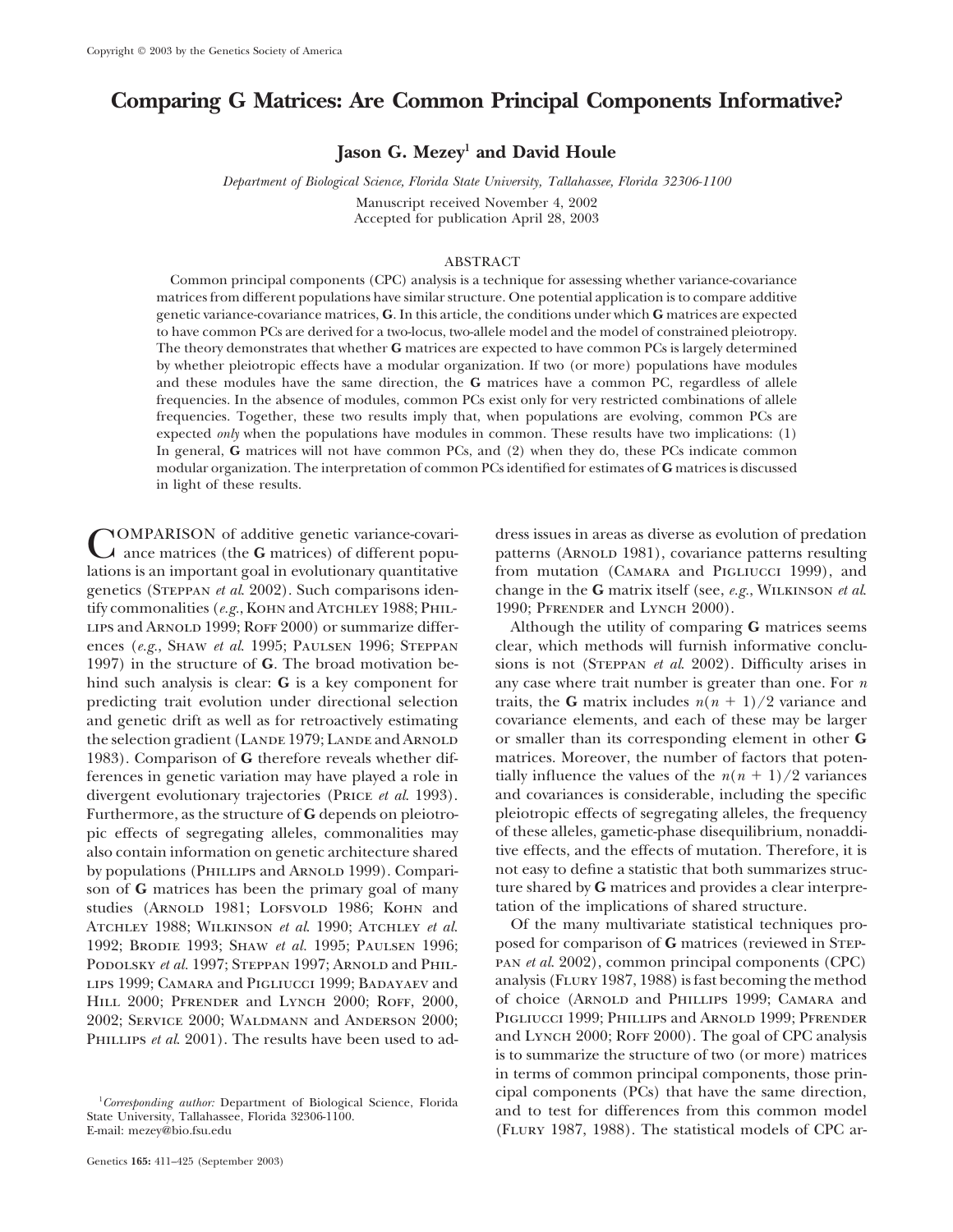ranged in order of increasing amount of common struc- to illustrate the point that considerable constraints on ture are the following: no similarity among matrices; pleiotropic effects are required for common PCs to be PCPC(1), where matrices have a single common PC; expected among **G** matrices.  $PCPC(2); \ldots; PCPC(n-2);$  CPC(All); matrix proportionality; and matrix equality. The *m* common PCs re- pic effects of alleles segregating in a population and in ferred to in PCPC(*m*) may refer to any *m* PCs shared terms of the pleiotropic effects that may be introduced among matrices, and common PCs referred to in the into the population by mutation (WAGNER and ALTEN-CPC models need not be associated with eigenvalues of BERG 1996). Modularities at these two levels are clearly the same rank. A number of approaches are possible related. If the pleiotropic distribution of possible mutafor determining which CPC model correctly describes tions is modular, then the pleiotropic effects of segregatmatrix structure (FLURY 1988; PHILLIPS and ARNOLD ing alleles will also be modular. Although cases are possi-1999). The software implementations used by almost ble where segregating variation is modular while the all CPC analyses to date (Phillips 1998a,b,c) employ distribution of mutations is not, such cases are expected a maximum-likelihood approach and a hierarchy of to be transient because mutations introduce nonmoduhypothesis tests (the Flury hierarchy) to determine lar variation (Wagner and Altenberg 1996; Mezey *et* whether matrices have common principal components *al.* 2000). Modularity of segregating variation is there-

descriptive summary of matrix structure. However, the biological meaning of the results is unclear (Houle *et* TWO-LOCUS, TWO-ALLELE MODEL *al.* 2002). In this article, we address the problem of interpreting common PCs by deriving the conditions under The goal of discussing this simple model is to provide which we expect common PCs among **G** matrices. We an intuitive illustration of the relationship between modperform the analysis for both a two-locus, two-allele model ules and common PCs that also applies to the more and the model of constrained pleiotropy (WAGNER general model of constrained pleiotropy (WAGNER 1989). 1989). The analyses demonstrate that common PCs are In a population, all genetic variation in  $n = 2$  traits is expected only when pleiotropic effects are constrained assumed to be determined entirely by alleles segregating to a modular organization (WAGNER and ALTENBERG at the  $N = 2$  loci. We assume complete additivity of allelic 1996). When populations being compared have a modu- effects (no dominance or epistasis), no disequilibrium lar organization in common, they have a common PC. (gametic-phase or otherwise), no maternal effects, no As is discussed, this latter result provides a biological sex linkage, and no genotype-environment covariance interpretation of common PCs when power is sufficient or genotype-environment interactions. We also assume to reveal differences in the direction of PCs among **G** random mating among diploid individuals. In this case, matrices. the additive effect on the traits associated with allele *k*

# *jk* [*jk*.1 PLEIOTROPIC MODULARITY , *jk*.2], (1)

WAGNER and ALTENBERG (1996) defined a modular where the *i*th element of the vector  $\alpha_{ik}$  is the additive organization as a case in which "pleiotropic effects of the effect of allele *k* associated with trait *i* (Lynch and Walsh genes fall mainly among members of the same character 1998). This model can also be expressed in terms of the complex and less frequently between members of differ- average effect of an allelic substitution at locus *j*: ent complexes" (p. 971). A modular organization is therefore defined in terms of pleiotropic effects when considering a specific set of traits. In this article, we The relationship between these two vectors is  $p_{jk} \tilde{\mathbf{\alpha}}_{ji} =$ are orthogonal (oriented at 90<sup>°</sup>) to all other pleiotropic

Modularity can be defined both in terms of pleiotro-(see PHILLIPS and ARNOLD 1999 for a discussion of the fore expected to be a strong indicator of modularity in alternatives when implementing the Flury hierarchy). the distribution of mutations. Our treatment concerns The hierarchy of CPC models provides a valuable cases in which the distribution of mutations is modular.

at locus *j* can be expressed as a vector,

$$
\boldsymbol{\alpha}_{jk} = [\alpha_{jk,1}, \alpha_{jk,2}], \qquad (1)
$$

$$
\tilde{\boldsymbol{\alpha}}_i = [\tilde{\alpha}_{i1}, \tilde{\alpha}_{i2}]. \tag{2}
$$

*address an extreme case of modular organization, in*  $\alpha_{ik,i}$ , where  $p_{ik}$  is the frequency of allele *k* at locus *j*. which  $x > 2$  nonoverlapping sets of pleiotropic effects Because there are two alleles at each locus and no noncan be defined in which all pleiotropic effects in a set additive effects, each  $\tilde{\alpha}_i$  is constant, and the direction of each  $\alpha_{ik}$  is constant where  $\alpha_{i1} \propto -\alpha_{i2}$ . An allelic substieffects. Each of these *x* sets is a "perfect" module in the tution at locus *j* has a pleiotropic effect in this model sense that, for the *n* measured traits, an orthogonal if both of the elements of the allelic vectors are nonzero: rotation can cause the pleiotropic effects of each mod-  $\tilde{\alpha}_{i,i} \neq 0$ ,  $\alpha_{i,i} \neq 0$ . In this model, forward and backward ule to fall *entirely* on a subset of the new axes and *not* mutations occur at each locus *j* at the same rate  $\mu_{\dot{p}}$ *at all* on new axes affected by the other modules. Distinct where a mutation changes an allele's identity to the populations have a perfect module in common if the other possible allelic state. The structure of the **G** matrix same orthogonal rotation also results in perfect mod-<br>depends on the  $\tilde{\alpha}_i$  (the  $\alpha_{ik}$ ) vectors and on the allele ules. The hypothetical case of perfect modules is used frequencies at the two loci (APPENDIX A). Note that,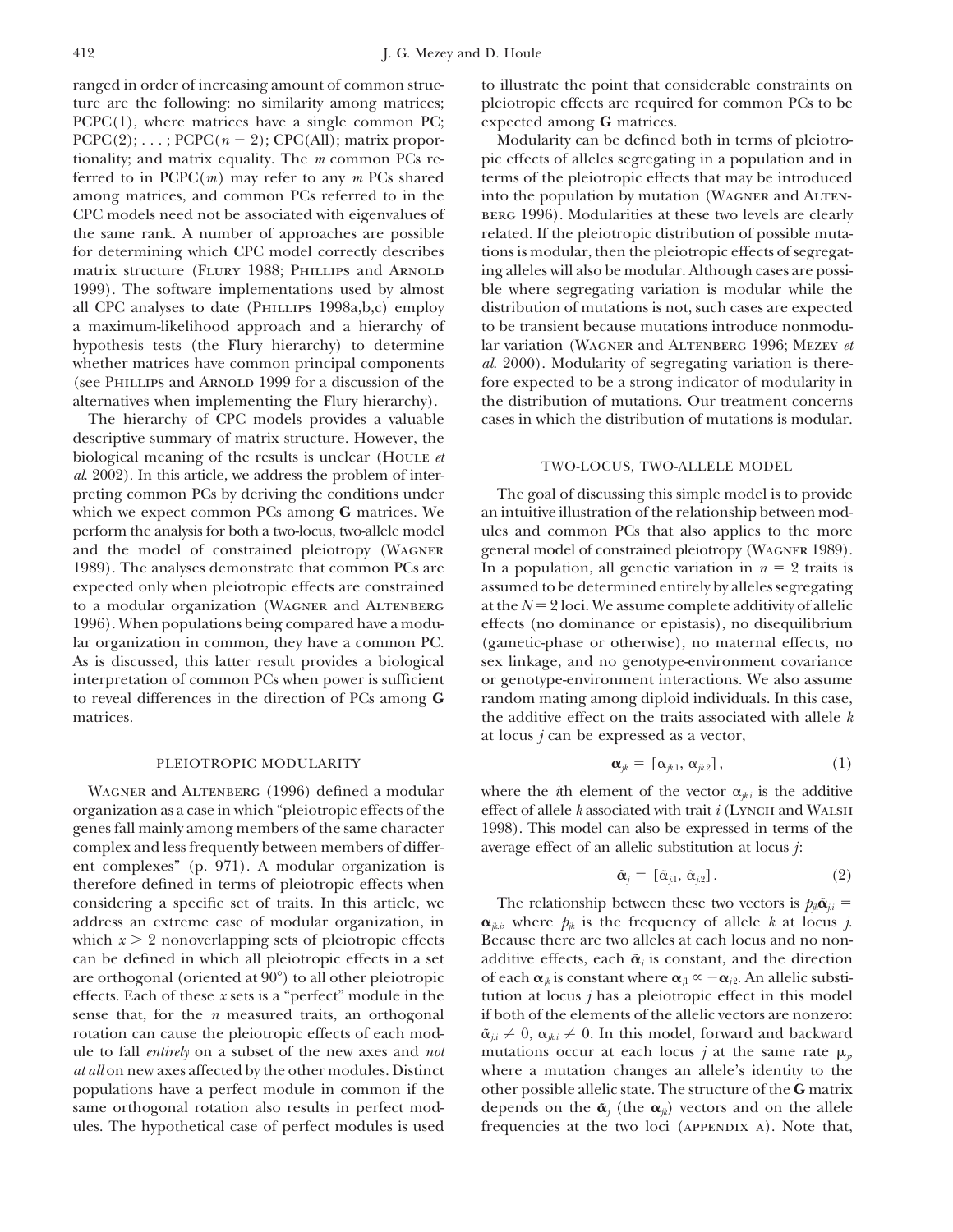

FIGURE 1.—Cases of (a.1) two modules and (b.1) no modules for the two-locus, two-allele model. The  $\tilde{\alpha}_i$  are vectors of the average effect of an allelic substitution at locus *j*. The orientation of the  $\tilde{\alpha}_i$  reflects the relative effects on the first and second traits (*x*-axis and *y*-axis, respectively). Two modules exist in a.1 because  $\tilde{\alpha}_1$  is orthogonal to  $\tilde{\alpha}_2$ , and no modules exist in b.1 because the vectors are not orthogonal. The diagrams of a.2 and b.2 are the **G** matrices and PCs for different allele frequencies if we assume the vectors of a.1 and b.1, respectively. PC1 and PC2 indicate the PCs corresponding to the larger and smaller eigenvalues, respectively, where length of the PC reflects the relative size of the eigenvalue. Note that in a.2, different allele frequencies lead to different forms of **G**, but the direction of the PCs is the same. In contrast, in b.2, the different allele frequencies lead to different forms of **G** and different directions of PCs.

without error. We return to sampling issues in the allelic vectors of the loci are orthogonal to one another.

associated with each locus. If the allelic vectors at one at each of the two loci are limited entirely to one of the locus are orthogonal to the allelic vectors at the other two traits. Both of these new traits,  $f_1$  and  $f_2$ , therefore locus, two perfect modules are present, because the define perfect modules. Figure 1b.1 diagrams a case pleiotropic effects can be divided into two groups that without perfect modules. Because the allelic vectors are do not have overlapping effects. As an example, con- not orthogonal, two modules cannot be defined by a

in the following, we assume that **G** can be estimated sider the case diagrammed in Figure 1a.1, where the discussion. Rotating the trait axes to the direction of the allelic In this two-locus, two-allele model, existence of a mod- vectors associated with each locus produces two new ule depends on the orientation of the allelic vectors traits,  $f_1$  and  $f_2$ , where the effects of allelic substitutions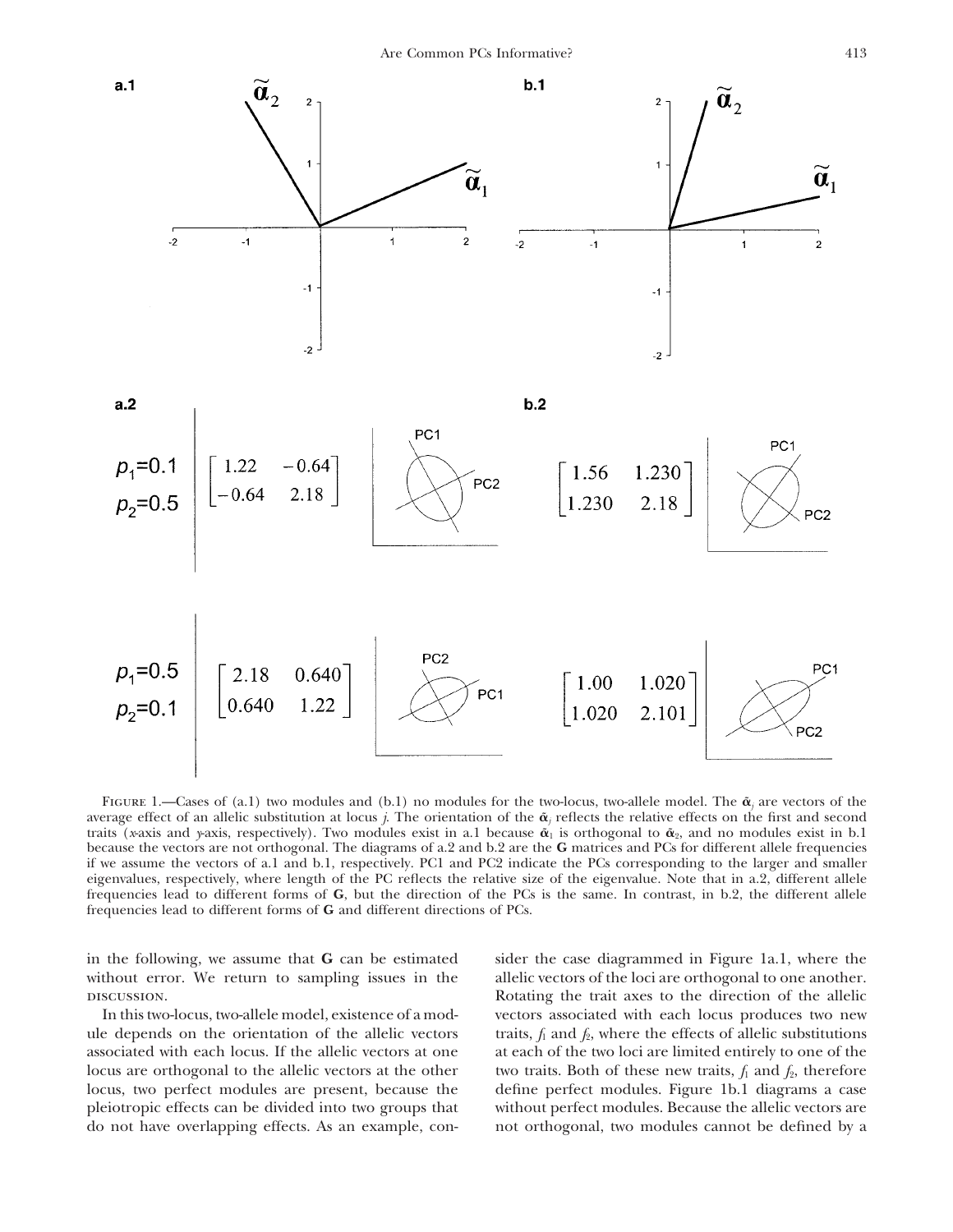rotation of the axes. However the axes are rotated, allelic 2a.2 provides the equivalent diagram for population *B*

In this two-locus, two-allele model, the existence of in no common PCs. Therefore, only a very constrained modules places a major constraint on the possible orien-<br>set of allele frequencies results in common PCs when tations of **G** matrix PCs. When modules exist, the PCs no modules are present. of the **G** matrix *have the direction of the modules, regardless* The implication of these results is that, when compar*of allele frequencies and changes in allele frequencies* (APPEN- ing evolving populations, we should not expect common<br>DIX A). To visualize this relationship between PCs and PCs *unless* there are common modules. Without DIX A). To visualize this relationship between PCs and PCs *unless* there are common modules. Without mod-<br>modules, again consider Figure 1. Figure 1a.2 diagrams ules, the allele frequencies required for common PCs modules, again consider Figure 1. Figure 1a.2 diagrams ules, the allele frequencies required for common PCs<br>the G matrix and PCs associated with two populations, are so constrained that they are unlikely to occur given the **G** matrix and PCs associated with two populations, are so constrained that they are unlikely to occur given<br>both of which have the modules diagrammed in Figure the stochastic effects of mutation and genetic drift. As both of which have the modules diagrammed in Figure the stochastic effects of mutation and genetic drift. As  $1a.1$ . The populations have different allele frequencies an example, consider a case in which populations A and 1a.1. The populations have different allele frequencies an example, consider a case in which populations *A* and at the two loci, and as a result, the **G** matrices of the *B* have the same allelic vectors but no modules ex at the two loci, and as a result, the **G** matrices of the *B* have the same allelic vectors but no modules exist<br>populations differ. Although the PCs of **G** are associated (as in Figure 2a.1). As demonstrated in APPENDIX A populations differ. Although the PCs of **G** are associated (as in Figure 2a.1). As demonstrated in APPENDIX A, with different eigenvalues, the PCs have the same direc- common PCs occur in these two populations when the tion as the modules in both populations. Further, all following constraint is satisfied, variation attributable to the allelic substitutions defining an individual module is described by a single PC and its associated eigenvalue. Contrast this case with that diagrammed in Figure 1b.2, which diagrams **G** and the PCs for two populations where allelic vectors are de-<br>scribed by Figure 1b.1. In this case, the different allele<br>frequencies orrespond to different structures of **G** and<br>PCs that have different directions. In such cases, PCs that have different directions. In such cases, there alleled at some point, any change in allele frequencies is no simple relationship between PCs and the allelic at the loci in one of the populations must be exactly is no simple relationship between PCs and the allelic

other changes in allele frequencies in the other popula-<br>cies only if perfect modules exist (appendix a). There-<br>fore is distinct populations have such modules in therefore not expected to preserve the necessary ratios. fore, if distinct populations have such modules in therefore not expected to preserve the necessary ratios.<br>Foreignmon (the modules have the same direction), the of course, situations can be constructed in which the common (the modules have the same direction), the  $\sigma$  Of course, situations can be constructed in which the  $\sigma$  matrices of the populations *will always have common* probability of common PCs is high even in the absence **G** matrices of the populations *will always have common* probability of common PCs is high even in the absence  $PCs$ , regardless of allele frequencies. Note that this rela- of modules. For example, infinite populations wit *PCs*, regardless of allele frequencies. Note that this rela-<br>tionship depends entirely on the direction of the mod-<br>same allelic-effect vectors that have reached the same tionship depends entirely on the direction of the mod-<br>ules and not the specific allelic effects defining the mod-<br>mutation-selection equilibrium would be such a case, ules and not the specific allelic effects defining the modules. Populations with different allelic effects at the two but barring such extreme conditions, we should generloci always have common PCs as long as both popula-<br>tions have modules in the same direction. In contrast common modules. tions have modules in the same direction. In contrast, common modules.<br>
if the populations being compared have no modules, Figure 3 provides a summary of the four possible cases if the populations being compared have no modules,<br>
Figure 3 provides a summary of the four possible cases<br>
only a restricted subset of allele frequencies results in common<br>
that can arise when two populations are compared *only a restricted subset of allele frequencies* results in common PCs (APPENDIX A), even if the allelic vectors are the the two-locus, two-allele model: (1) The populations same in the populations being compared. have modules in common (Figure 3a), (2) both popula-

concepts. Figure 2a diagrams two populations (*A* and *B*) ure 3b), (3) one population has a module and the other that have modules in common. For these populations, does not (Figure 3c), and (4) neither population has that have modules in common. For these populations, Figure 2a.1 diagrams in gray the allele (heterozygote) modules (Figure 3d). Only the case in Figure 3a will frequencies in population *A* that result in common PCs, always have common PCs. For the cases in Figure 3, given fixed allele frequencies in population *B*. Figure b–d, the vast majority of allele frequencies will result in

substitutions at both loci have effects on both new traits. given fixed allele frequencies in population *A*. Note that Note that a modular organization is possible in Figure every possible allele frequency results in common PCs, 1b.1 if a nonorthogonal rotation is used, but such trans- regardless of the allele frequency in the other populaformations do not result in modules in an evolutionary tion. Contrast this situation with the case diagrammed sense; *i.e.*, directional selection cannot be applied to in Figure 2b.1, where the populations have the same such a "module" without resulting in a correlated re- allelic effect vectors, but no modules are present. For sponse. Such nonorthogonal modules will be the subject these populations, the only allele frequencies for which of another article (J. G. Mezey and D. Houle, unpub- common PCs occur are described by the dashed and lished results). We confine the discussion here to mod-<br>ules that can be defined by rotations of the trait axes. allele frequencies that do not fall on these lines result es that can be defined by rotations of the trait axes. allele frequencies that do not fall on these lines result<br>In this two-locus, two-allele model, the existence of in no common PCs. Therefore, only a very constrained set of allele frequencies results in common PCs when

$$
\frac{H_{1,B}}{H_{2,B}} = \frac{H_{1,A}}{H_{2,A}},
$$
\n(3)

effects associated with each locus.<br>
For an individual population the directions of G matrice of the other population to preserve the ratios in (3). Any For an individual population, the directions of  $G$  ma-<br>interest population to preserve the ratios in (3). Any<br>other changes in allele frequencies in the other popula-<br>other changes in allele frequencies in the other popu

The cases diagrammed in Figure 2 illustrate these tions have modules but the directions are different (Fig-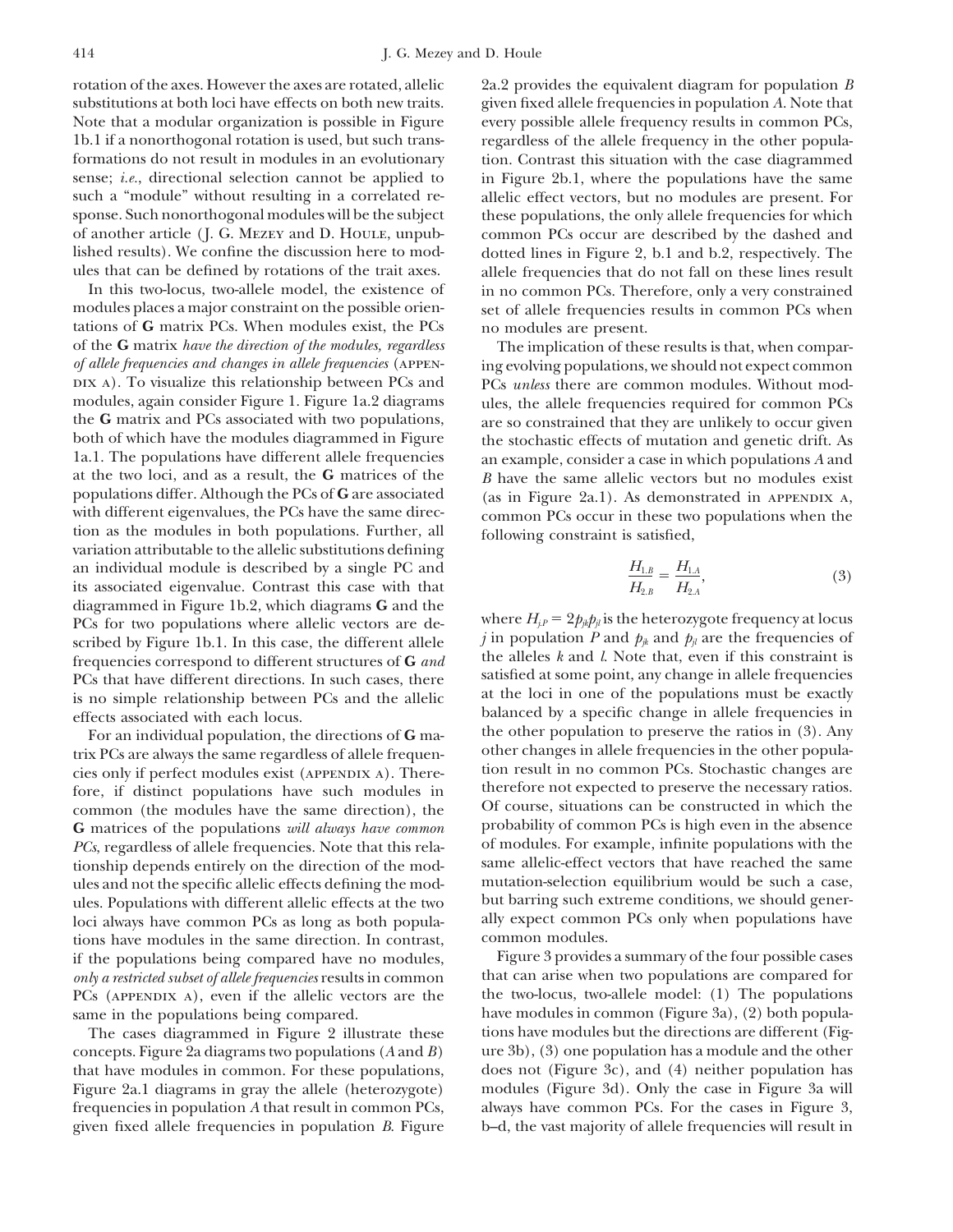

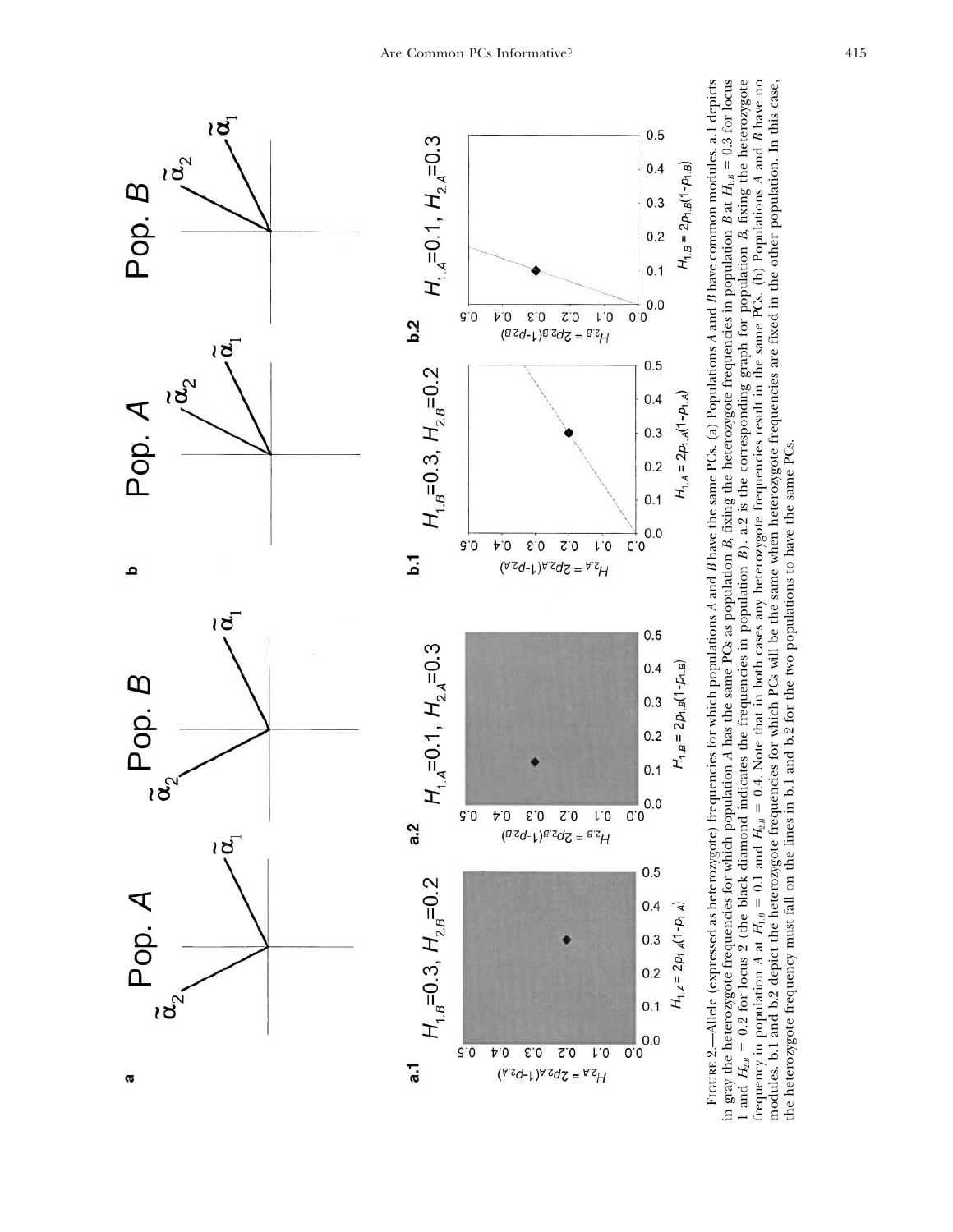

Figure 3.—Four cases that may arise in a comparison of two populations described by the two-locus, two-allele model: (a) The populations have common modules; (b) the populations each have modules but have no common modules; (c) population *A* has modules and population *B* has no modules; (d) neither population has modules.

cies result in common PCs as in Figure 3d. This result at a locus may have different pleiotropic effects. the vast majority of allele frequencies result in slight leles  $k$  and  $l$  at a locus  $j$  are proportional: differences in the directions of the PCs in the populations and therefore in no common PCs. This is not to say that we would be able to determine that the PCs are Any number of alleles may be segregating at each locus, different in such a case when analyzing *estimates* of the and mutations may introduce new alleles at a locus, **G** matrices. The effects of sample size will tend to ob- although the effects of all alleles conform to the conscure such subtle differences, so cases that approximate straint of Equation 4. The structure of the **G** matrix perfect modules will be indistinguishable from perfect depends on the effects and frequencies of the alleles modules in practice. We return to this issue of how segregating in a population. As in the two-locus, twosample size affects the expectation of finding common allele model, we consider the exact structure of **G** and PCs in the discussion. The discussion of the discussion of the discussion of the discussion of the discussion of the discussion of the discussion of the discussion of the discussion of the discussion of the discussion of t

underpinning of the model is the assumption that allelic a physiological property associated with a gene product of the locus. The relationship between variation in the property and the genetic variation in *n* phenotypic traits is assumed to be linear and is expressed as a matrix Each subset *M* defines a module because new traits can transformation (hence the model is sometimes referred be defined by a rotation of the *n* trait axes where genetic to as the "*B*-matrix" model). These assumptions con- variation in the new traits affected by the *M* loci is strain mutations at a given locus to have the same pleio- independent of genetic variation in the rest of the new

no common PCs, and we should not expect to find tropic effects on the *n* traits, although the magnitudes of common PCs when the populations are evolving. the pleiotropic effects associated with particular allelic Note that, if the allelic vectors in the two populations substitutions at the locus may differ. In this way, the approximate a perfectly modular case (they are almost model differs from the more general additive pleiotrobut not quite  $90^{\circ}$ ), only very constrained allele frequen- pic model presented by LANDE (1980), where the alleles

may seem strange. The reason for it is that the PCs in In a quantitative genetic formulation, the model of each **G** matrix must have *exactly* the same direction for constrained pleiotropy makes the assumption that the common PCs to exist. In the absence of perfect modules, absolute values of the additive-effect vectors of any al-

$$
|\boldsymbol{\alpha}_{jk}| \propto |\boldsymbol{\alpha}_{jl}|. \tag{4}
$$

no maternal effects, no sex linkage, no genotype-envi-MODEL OF CONSTRAINED PLEIOTROPY fromment covariance or genotype-environment interac-<br>tions, and random mating among diploid individuals.

Constraints on pleiotropic effects are the key to whether In the model of constrained pleiotropy, modules exist common PCs are expected. The model of constrained if, for the *N* loci that may result in genetic variation in *n* pleiotropy (WAGNER 1989) formalizes a type of con-<br>traits, a subset of  $M$  loci  $(M \le N)$  can be defined where straint that can result in common PCs. The conceptual the allelic vectors at each of these *M* loci are orthogonal to the allelic vectors at each of the other  $N - M$  loci. In variation at a given locus additively affects variation in this case, for each  $\alpha_{k(M)}$  that may occur at the *M* loci and  $_M$  that may occur at the remaining  $N - M$  loci,

$$
\boldsymbol{\alpha}_{jk(M)}^{\mathrm{T}}\boldsymbol{\alpha}_{jk(N-M)}=0.
$$
 (5)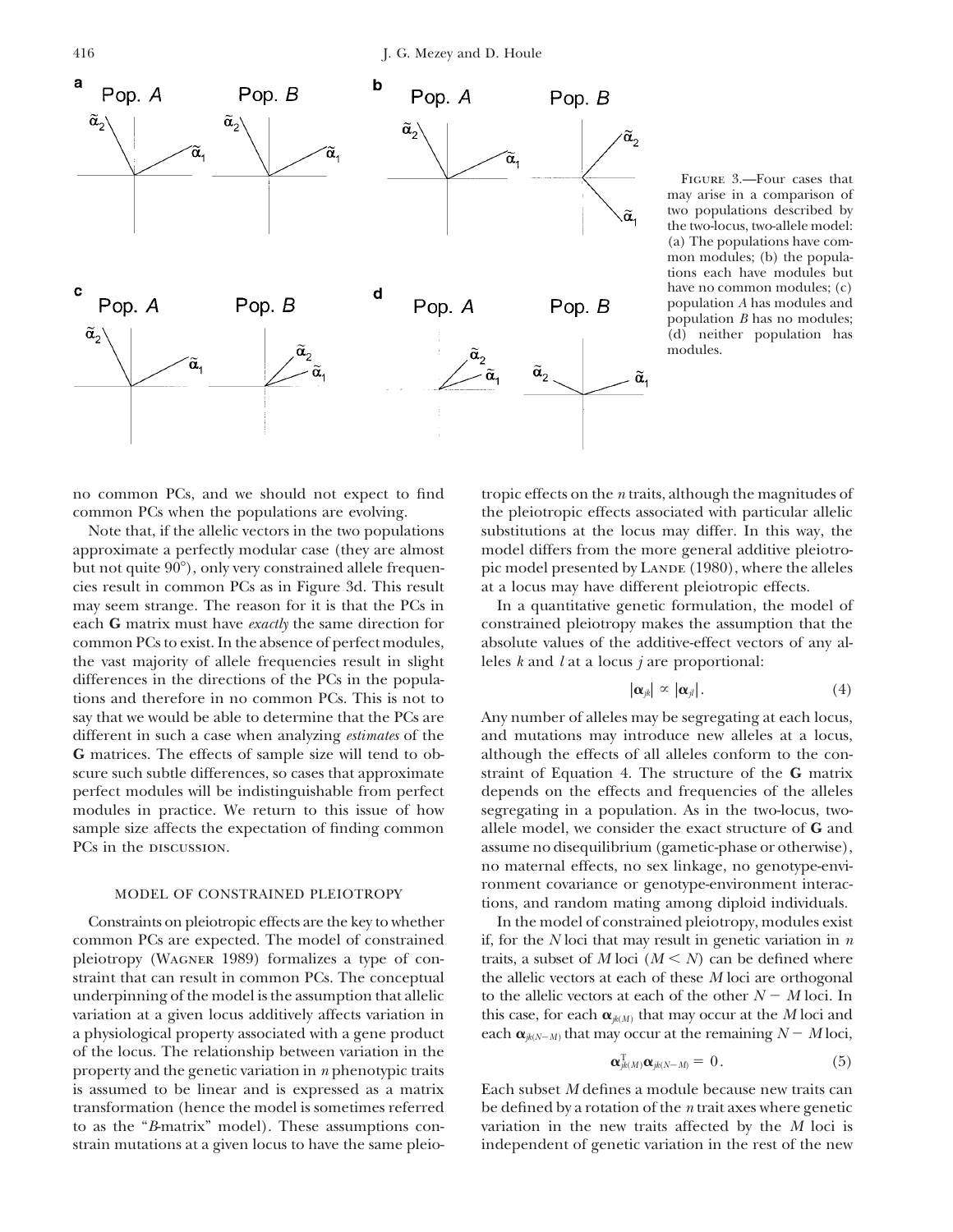traits. Note that variation associated with a module *M* CPC analysis can be informative for comparing **G** matrineed not fall along a single vector. Modules may there- ces beyond a descriptive summary of matrix similarity. fore be multidimensional, but the relationship of such When assessed solely from this perspective, the results higher-dimensional modules to the PCs of the **G** matrix are quite positive. Because of the close relationship be-<br>is more complicated. In this article, we restrict the dis-<br>tween common PCs and modular structure, when comis more complicated. In this article, we restrict the discussion to modules in which the allelic vectors at all of mon PCs do exist they have a biological interpretation: the *M* loci defining a module have the same direction; *Common PCs indicate the existence of common modules*. The *i.e.*,  $|\mathbf{\alpha}_{jk(M)}| \propto |\mathbf{\alpha}_{mk(M)}|$  for all loci *j*, *m* in *M*. We consider intuition that common PCs have a biologically meaning-<br>higher-dimensional modules in another article (J. G. ful interpretation is therefore well higher-dimensional modules in another article (J. G. MEZEY and D. Houle, unpublished results). and ARNOLD 1999.

dimensional module exists in a population, a PC with mon PCs is quite restrictive. It requires that the genetic the same direction as the module will exist regardless effects of some set of loci be orthogonal to those of all of allele frequencies (appendix b). Therefore, when other segregating loci. This requirement is equivalent populations have a module in common, they will always to the requirement that some rotation of the axes in have a common PC with the same direction as the mod-<br>phenotype space that produces traits that are indepenules, regardless of allele frequencies in the populations. dent of all other traits exists. Given the general assump-Also as in the two-locus two-allele model, if the popula- tion that pleiotropy is ubiquitous, which we share, the tions do not have a one-dimensional module in com- existence of such extreme modules seems somewhat mon, very restricted allele frequencies are required for unlikely. Thus, we expect that the form of modular common PCs to exist (APPENDIX B). In the model of structure and therefore common PCs is unusual. This constrained pleiotropy, *x* common modules can exist, is not to say that cases approximating modular organiza- $0 \leq x \leq n$ , when *n* traits are considered. The same reasoning applies to such cases: If populations have *x* their existence should be discounted. As discussed by modules in common,  $0 \le x \le n$ , at least x (excluding  $n-1$ ) common PCs will exist, and very restricted allele frequencies in the two populations will result in more tions that approximate the perfect case (*i.e.*, where than *x* common PCs (APPENDIX B). pleiotropic effects are "mainly" limited to a particular

different possibilities that may arise when two popula- larly when appropriate sets of traits are considered. tions (*A* and *B*) are compared when  $n = 3$ . In Figure How are we to reconcile these results with those of 4a, the two populations have three modules in common. studies that have applied CPC analysis to **G** matrices The G matrices of these populations will always have and reported many common PCs? For example, ARNOLD three common PCs; *i.e.*, all PCs will be common PCs. and PHILLIPS (1999) compared **G** matrices for six mor-Note that even if both *A* and *B* had three modules phological traits for two populations (inland and coastal) but the modules had different directions in the two of the garter snake *Thamnophis elegans*. CPC analyses populations, only very restricted allele frequencies would were performed for all possible pairwise comparisons result in common PCs (APPENDIX B). In Figure 4b, the of **G** estimated for both males and females in both two populations have a single one-dimensional module populations. For almost all comparisons, the CPC model in common. In this case, the **G** matrices will always have CPC(All) could not be rejected. PFRENDER and LYNCH one PC in common, although the PC may be associated (2000) estimated **G** for life-history traits for a population with different eigenvalues in the two populations. For of *Daphnia pulex* at four different times. CPC analyses there to be more than a single common PC in case 4b, were performed for pairwise comparisons among three very restricted allele frequencies are required in the two of these matrices. CPC models including at least one populations. In Figure 4c, neither population has any common PC could not be rejected for each of these modules. Again, only very restricted combinations of comparisons.

with  $x$  common one-dimensional modules, we expect to detect differences in the direction of matrix PCs is mutation and genetic drift are very likely to result in **G**. This explanation seems particularly likely given the allele frequencies where the other PCs differ in their results of Houle *et al*. (2002). For example, in the

assess whether the CPC model that is the basis of the formed on 100 pairs of estimates of the matrices, with

Just as in the two-locus, two-allele model, when a one- The modular structure that is sufficient to create comtions are expected to be so rare that the possibility of a number of authors (WAGNER and ALTENBERG 1996; CHEVERUD et al. 1997; RICE 2000), pleiotropic distribu-Figure 4 illustrates these concepts. It diagrams three subset of traits) are not necessarily unexpected, particu-

allele frequencies would yield common PCs. If the intuition that common modules should be rare In summary, when comparing evolving populations is correct, the most likely explanation is that the power to find exactly *x* common PCs. The stochastic effects of low for the sample sizes commonly used in estimates of orientiations (APPENDIX B). Houle *et al.* (2002) study, matrices were simulated using an additive factor model in which the angle between the directions of the second PCs (corresponding to the second eigenvalue) in two matrices was altered. CPC The goal of the theory developed in this article is to analysis using the software of PHILLIPS (1998c) was per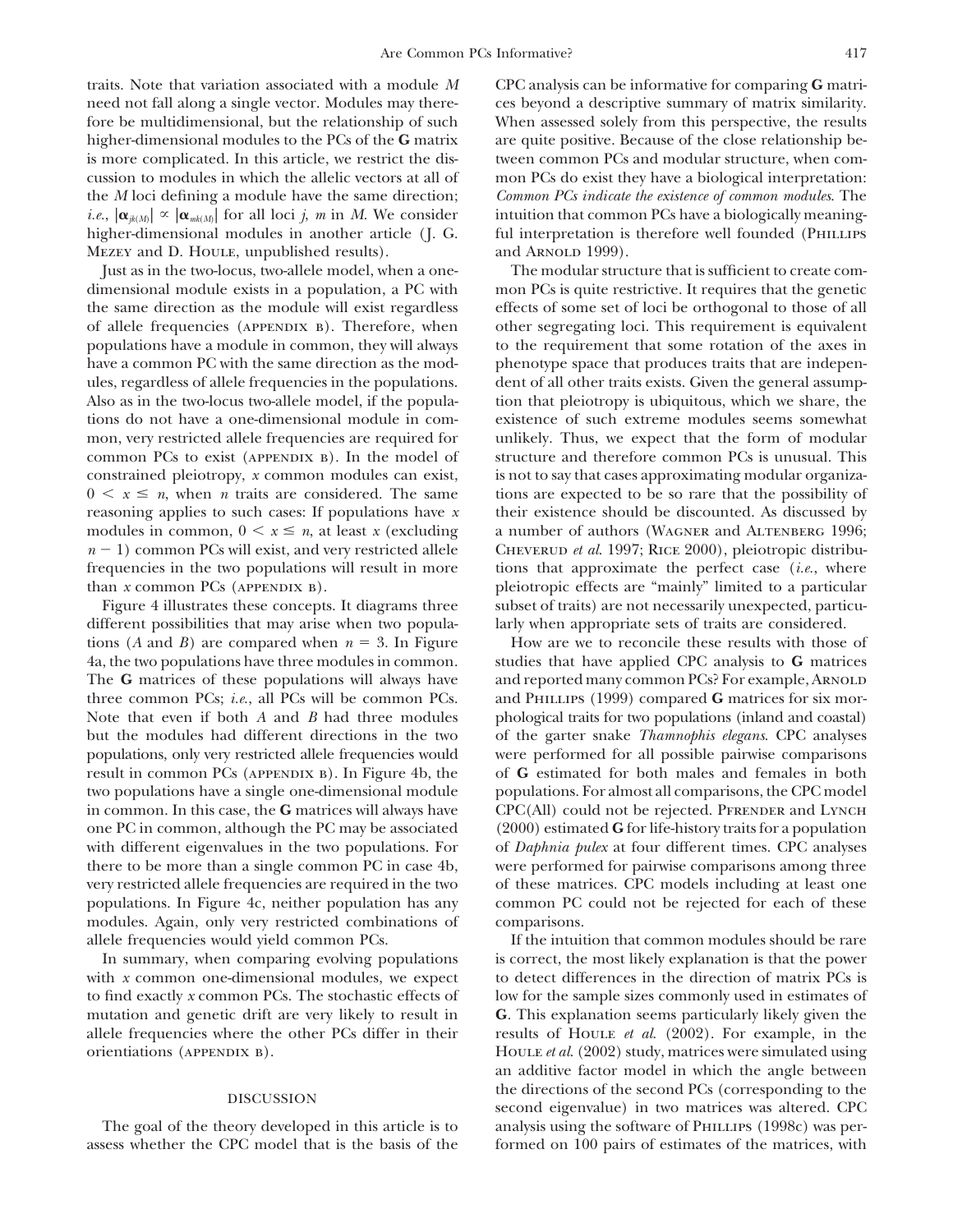$\mathbf b$ 

 $L1$ 

 $\mathbf c$ 

てっ

 $\gamma_{\varsigma}$ 

 $\gamma_1$ 



 $T.3$ 

 $\gamma_4$ 

 $\gamma_{\scriptscriptstyle{3}}$  $\gamma_{2}$ 



 $T.3$ 

Figure 4.—Three cases comparing populations (*A* and *B*) where variation in three traits (*T*.1, *T*.2, and *T*.3) is described by the model of constrained pleiotropy. Each  $\gamma_j$  is a vector in the direction of additive allelic-effect vectors associated with a locus *j*. Populations *A* and *B* have (a) three common modules, (b) a single common module, and (c) no modules.



a sample size of 300. For differences in direction of up to mon PCs can be rejected. As PHILLIPS and ARNOLD 6°, both the jump-up and Akaike information criterion (1999) stated, such a result should not be interpreted approaches indicated the CPC model equality (all PCs are in common) for as many as  $50\%$  of the comparisons. Because the sample sizes for most estimates of **G** are be rejected. It is tempting, however, to interpret stopnot large (Steppan *et al*. 2002), this result indicates that ping position as a reflection of matrix similarity. In fact, CPC analysis may be indicating more common PCs than the results of a CPC analysis reflect both matrix similarity actually exist as a result of low sample sizes. and statistical power.

guish distinct PCs when sample sizes are low may be that, in practice, we cannot necessarily interpret comthe way that position in the Flury hierarchy is assessed mon PCs as a demonstration of common modules. How to move up in the Flury hierarchy in the jump-up ap- which sets of traits are likely to have a modular organiza-

as demonstrating that the matrices have  $x - 1$  common PCs, only that the presence of  $x - 1$  common PCs cannot

One reason for the inability of CPC analysis to distin- The sensitivity of CPC results to sample size means (Phillips and Arnold 1999). For example, the decision ever, CPC analysis could be a useful tool for indicating proach advocated by PHILLIPS and ARNOLD (1999) is tion, particularly if methods for assessing confidence in based on being unable to reject a hypothesis of common the existence of common PCs could be developed. We PCs *vs.* a hypothesis that no common PCs exist. One would not expect to have high confidence in a common moves up in the hierarchy until a hypothesis of *x* com- PC among **G** matrices unless the populations have ap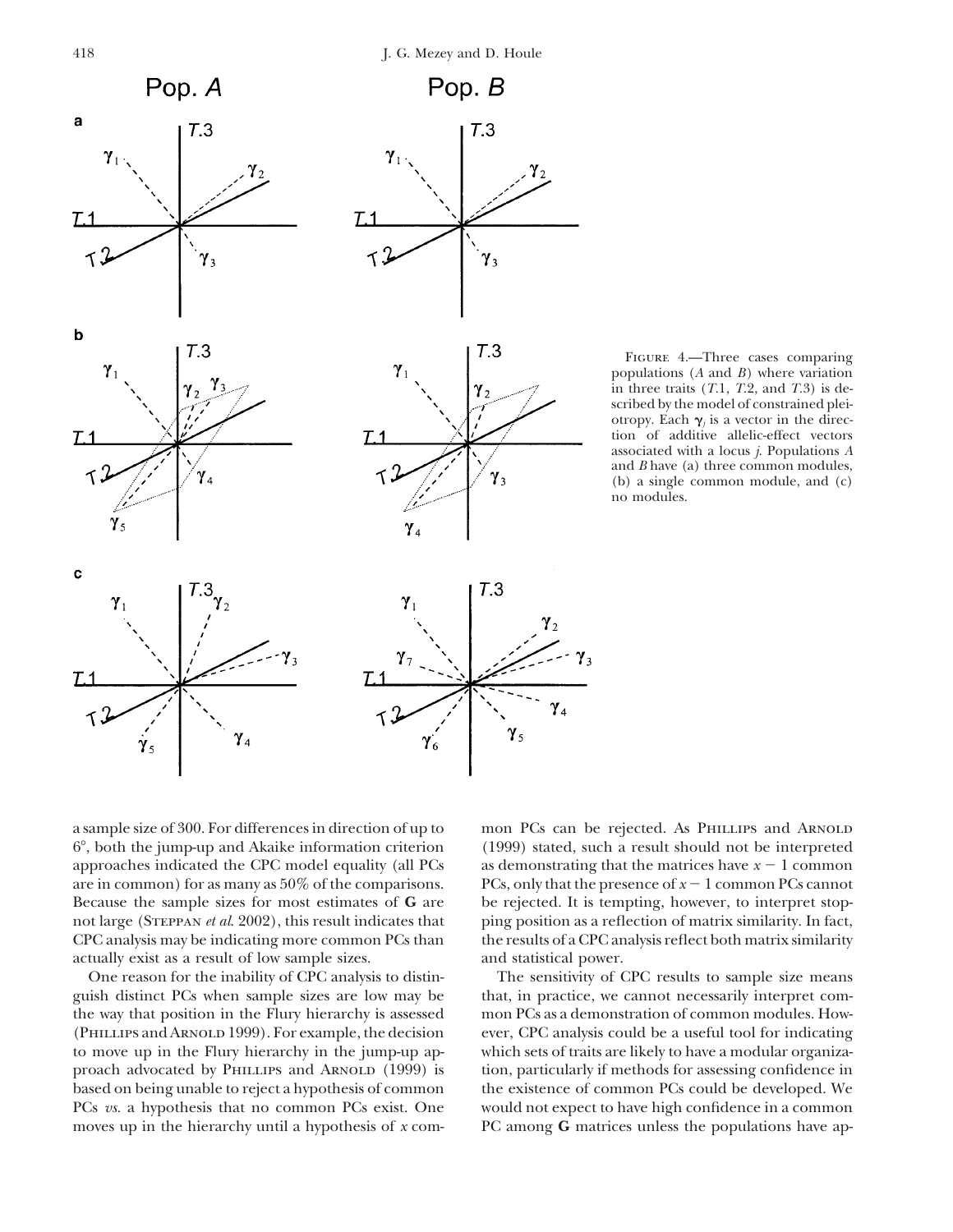proximately modular organizations in common. The formed. If this problem could be addressed, CPC analyexistence of modules would always have to be confirmed sis of **G** matrices could provide biologically useful insight by independent means, because even without common beyond a summary of matrix structure. In this role, modular organization, the allele frequencies required CPC analysis could be particularly useful for addressing to produce a true common PC among **G** matrices could questions that require a relatively complete picture of have occurred by chance. The same sense is a genetic architecture: Do modules correspond to func-

have a modular organization, the reordering option 2002)? To what extent is the structure of the **G** matrix available in the CPC analysis software of PHILLIPS constrained (TURELLI 1988)? How modular is the G-P  $(1998a,b,c)$  is valuable. The default is that the program map (WAGNER 1996)? estimates the model CPC(All) for the combined data We thank Kyle Galivan, Thomas F. Hansen, Frances C. James, Eric and builds the common PC models of the Flury hierar-<br>Klassen, Joseph Travis, Zhao-Bang Zeng, and two anonymous reviewers chy [PCPC(1), PCPC(2), etc.], using the common PCs for their comments on this manuscript. This work was supported by<br>of CPC(All) in rank order according to the size of their National Science Foundation grant no. 0129219. of CPC(All) in rank order according to the size of their eigenvalues. The reordering option allows the user to designate a different ordering scheme. This flexibility is useful in a case where matrices have a common PC LITERATURE CITED but the common PC is not associated with eigenvalues ARNOLD, S. J., 1981 Behavioral variation in natural populations. I.<br>
first in the default rank ordering In such a case the Phenotypic, genetic and environmental correlat first in the default rank ordering. In such a case, the<br>default generally causes CPC analysis to indicate no<br>similarity among the matrices (HOULE *et al.* 2002), but ARNOLD, S. J., and P. C. PHILLIPS, 1999 Hierarchical com similarity among the matrices (HOULE *et al.* 2002), but ARNOLD, S. J., and P. C. PHILLIPS, 1999 Hierarchical comparison of if the reordering option is used to place the true com-<br>genetic variance-covariance matrices. II. if the reordering option is used to place the true com-<br>mon PC first in the ordering scheme, CPC analysis<br>should indicate that a common PC exists.<br>ATCHLEY, W. R., D. E. COWLEY, C. VOGL and T. MCLELLAN, 1992

The possibility that CPC analysis could be developed Evolutionary divergence, shape change and genetic correlation of modules is a particularly expiring structure in the rodent mandible. Syst. Biol. 41: 196–221. for the detection of modules is a particularly exciting BADAYAEV, A. V., and G. E. HILL, 2000 The evolution of sexual prospect because modules have clearly defined genetic dimorphism in the house finch. I. Population divergence in mor-<br>and evolution ary properties For example from a genet-<br>phological covariance structure. Evolution 54: 17 and evolutionary properties. For example, from a genet-<br>ics perspective, modules represent a specific constraint<br>on how variation at the gene level is related to variation<br>on how variation at the gene level is related to v on how variation at the gene level is related to variation BRODIE, E. D., 1993 Homogeneity of the genetic variance-covariance<br>in the phenotype (BONNED 1988: CUEVENUD et al. 1997;<br>matrix for antipredator traits in two natur in the phenotype (BONNER 1988; CHEVERUD *et al.* 1997;<br>
MEZEY *et al.* 2000). When there is modular organization,<br>
the effects associated with groups of genes are entirely<br>
the effects associated with groups of genes are e the effects associated with groups of genes are entirely genetic variance-covariance matrices: an experimental approach<br>limited to distinct aspects of the phenotype From an using induced mutations in Arabidobsis thaliana. limited to distinct aspects of the phenotype. From an using induced mutations in Arabidopsis thaliana. Evolution 54:<br>evolutionary perspective, modules are units in the sense CHEVERUD, J. M., E. J. ROUTMAN and D. K. IRSCHIC that variation in the traits defining a module will be pic effects of individual generalized with variation in other traits given approximately evolution 51: 2004–2014. uncorrelated with variation in other traits, given appro-<br>priate assumptions about random mating and no gametic-phase disequilibrium (MAGWENE 2001). Because<br>metic-phase disequilibrium (MAGWENE 2001). Because<br>FLURY, B. K., metic-phase disequilibrium (MAGWENE 2001). Because FLURY, B. K., 1988 *Common Principal Common Principal Common Principal Common Principal Common Principal Common Principal Components and Relation Camponents and Relation C* selection can act on traits in a module without causing<br>a correlated response in traits outside the module, iden-<br>tification of modules provides a foundation for con-<br>tification of modules provides a foundation for con-<br> $\$ tification of modules provides a foundation for con-<br>structing hypotheses about the evolutionary properties KOHN, L. A. P., and W. R. ATCHLEY, 1988 How similar are genetic structing hypotheses about the evolutionary properties<br>of a population that could be tested experimentally.<br> $467-481$ .<br> $467-481$ . Modular organization also plays an important concep-<br>
LANDE, R., 1979 Quantitative genetic analysis of multivariate evolu-<br>
tion, applied to brain:body size allometry. Evolution 33: 402–416. tual role in relation to the evolvability of a genetic system<br>
(WAGNER and ALTENBERG 1996; WAGNER and MEZEY<br>
LANDE, R., 1980 The genetic covariance between characters main-<br>
tained by pleiotropic mutations. Genetics 94: 20 2003). It is therefore of interest to identify whether and LANDE, R., and S. J. ARNOLD, 1983 The measurement of selection to what degree cases of annovimate modularity exist on correlated characters. Evolution 37: 1210–122

In conclusion, our results suggest (1) that common structure among species and subspecies. Evolution 40: 559–573.<br>
Se are unlikely without modular organization and (9) LYNCH, M., and B. WALSH, 1998 Genetics and Analysis of PCs are unlikely without modular organization and (2)<br>that there is a biological interpretation of common PCs<br>and a possible role for common PCs in the identification<br>and a possible role for common PCs in the identificatio and a possible role for common PCs in the identification larity. Evolution **55:** 1734–1745. of the sensitivity of CPC analysis to sample size is per- Paulsen, S. M., 1996 Quantitative genetics of wing color pattern in

In the context of identifying which sets of traits may tional architectures (Houle *et al*. 2002; Steppan *et al*.

- 
- 
- ATCHLEY, W. R., D. E. COWLEY, C. VOGL and T. MCLELLAN, 1992<br>Evolutionary divergence, shape change and genetic correlation
- 
- 
- 
- 
- 
- 
- 
- 
- 
- 
- 
- 
- to what degree cases of approximate modularity exist<br>in nature.<br>In conclusion, our results suggest (1) that common<br>In conclusion, our results suggest (1) that common<br>In enormy scuss. I. Tests of homogeneity of genetic cova
	-
	-
- of modular organization. In both cases, interpretation MEZEY, M., J. M. CHEVERUD and G. P. WAGNER, 2000 Is the genotype-<br>of common PCs will be stymied until a systematic study tive trait loci data. Genetics 156: 305-311.
	-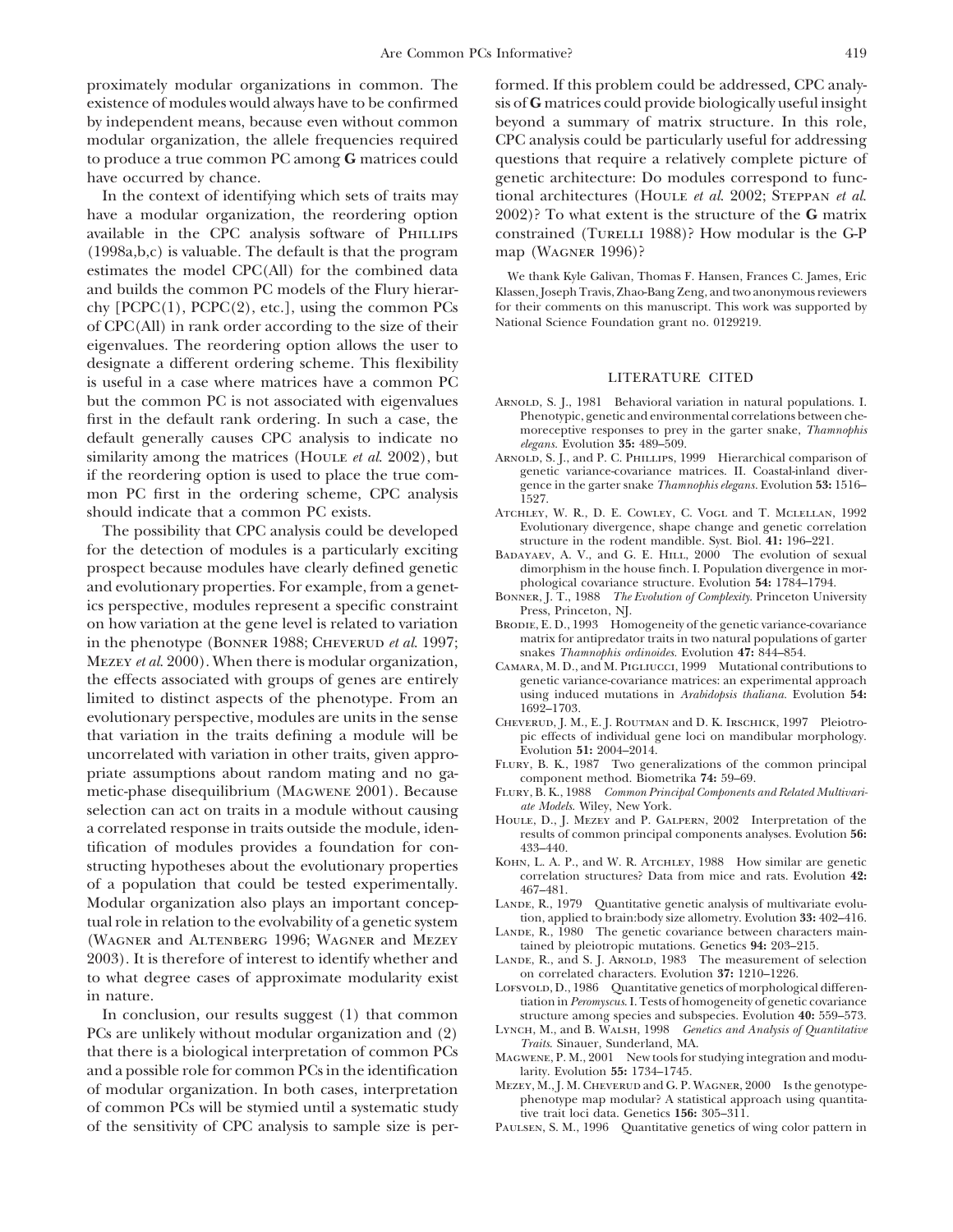the buckeye butterfly (*Preciscoenia* and *Preceis evarete*): evidence Service, P. M., 2000 The genetic structure of female life history in

- PFRENDER, M. E., and M. Lynch, 2000 Quantitative genetic variation in *Daphnia*: temporal changes in genetic architecture. Evolution
- Phillips, P. C., 1998a CPCrand: randomization test of the CPC **49:** 1260–1267.
- PHILLIPS, P. C., 1998b H2boot: bootstrap estimates and tests of quantitative genetic data. University of Texas, Arlington, TX (http://
- 
- edu/~pphil/software.html).<br>
PHILLIPS, P. C., and S. J. ARNOLD, 1999 Hierarchical comparison of the maintenance of additive genetic variance. Evolution 42: 1342-<br>
genetic variance covariance matrices. I. Using the Flury hie
- 
- melanogaster. Genetics 158: 1137–1145.<br>
PODOLSKY, R. H., R. G. SHAW and F. H. SHAW, 1997 Population<br>
structure of morphological traits in *Clarkia dudleyana*. II. Contraction of evolution of evolution of evolution 50: 967– stancy of within-population genetic variance. Evolution **51:** 1795–1796.
- PRICE, T., M. TURELLI and M. SLATKIN, 1993 Peak shifts produced *in Development and Evolution*, edited by G. SCHLOSSER a<br>by correlated response to selection. Evolution 47: 280–290. WAGNER. Chicago University Press, Chicago
- sis, canalization and integration, pp. 82–98 in *Epistasis and the* (co)variance matrices within and between *Evolutionary Process*, edited by J. B. WOLF, E. D. BRODIE and M. J. S. *columbria*. J. Evol. Biol. 12: 826–835. *Evolutionary Process*, edited by J. B. WOLF, E. D. BRODIE and M. J. WADE. Oxford University Press, New York.

Roff, D., 2002 Comparing **G** matrices: a MANOVA approach. Evolution **56:** 1286–1291.

- against the constancy of **G.** Evolution **50:** 1585–1597. *D. melanogaster*: comparisons among populations. Genet. Res. **75:**
- in *Daphnia*: temporal changes in genetic architecture. Evolution SHAW, F. H., R. G. SHAW, G. S. WILKINSON and M. TURELLI, 1995<br>54: 1502–1509. Changes in genetic variances and covariances: G whizl Evolution **54:** 1502–1509. Changes in genetic variances and covariances: **G** whiz! Evolution
- hierarchy. University of Texas, Arlington, TX (http://darkwing. Steppan, S. J., 1997 Phylogenetic analysis of phenotypic covariance uoregon.edu/~pphil/software.html). structure. II. Reconstructing matrix evolution. Evolution **51:** 587–
- titative genetic data. University of Texas, Arlington, TX (http:// STEPPAN, S. J., P. C. PHILLIPS and D. HOULE, 2002 Comparative darkwing.uoregon.edu/~pphil/software.html).<br>PHILLIPS, P. C., 1998c CPC: common principal comp quantitative genetics: evolution of the **G** matrix. Trends Ecol.
- PHILLIPS, P. C., 1998c CPC: common principal components analysis.<br>
University of Texas, Arlington, TX (http://darkwing.uoregon. TURELLI, M., 1988 Phenotypic evolution, constant covariances and<br>
edu/~pphil/software.html).<br>
	-
	-
	-
	- constraints for the origin of variational modularity, in *Modularity* in *Development and Evolution*, edited by G. SCHLOSSER and G. P.
- by correlated response to selection. Evolution 47: 280–290. WAGNER. Chicago University Press, Chicago (in press).<br>E, S. H., 2000 The evolution of development interactions: epista-<br>WALDMANN, P., and S. ANDERSON, 2000 Compar RICE, S. H., 2000 The evolution of development interactions: epista-<br>sis, canalization and integration, pp. 82–98 in *Epistasis and the* (co)variance matrices within and between *Scabiosa canescens* and
- WADE. Oxford University Press, New York. Wilkinson, G. S., K. Fowler and L. PARTRIDGE, 1990 Resistance of ROFF, D., 2000 The evolution of the **G** matrix: Selection or drift? eenetic correlation structure to directional sel Roff, D., 2000 The evolution of the **G** matrix: Selection or drift? genetic correlation structure to directional selection in *Drosophila* melanogaster. Evolution 44: 1990–2003.

Communicating editor: Z-B. ZENG

### APPENDIX A: TWO-LOCUS, TWO-ALLELE MODEL

It is assumed that the entirety of the genetic variation in  $n = 2$  traits is determined by alleles segregating at  $N =$ 2 loci where only two alleles are possible at each locus. Forward and backward mutations occur at locus *j* at the same rate,  $\mu_j$ . We assume no dominance, epistasis, disequilibrium (linkage or otherwise), maternal effects, sex linkage, genotype-environment covariance, or genotype-environment interactions. We assume random mating among diploid individuals.  $\alpha_{jk,i}$  is the additive effect of allele *k* at locus *j* associated with trait *i*,  $p_{jk}$  is the frequency of allele *k*, and  $\tilde{\alpha}_{ji}$  is the average effect of an allelic substitution at locus *j* on trait *i* such that  $p_{ji}\tilde{\alpha}_{ji} = \alpha_{ji}$  (Lynch and WALSH 1998). Designating  $H_j = 2p_{jk}p_{jl}$  as the heterozygote frequency at locus  $j$  ( $0 \le H_j \le 0.5$ ), the G matrix can be written as

$$
\mathbf{G} = \begin{bmatrix} \sum_{j=1}^{2} H_{j} \tilde{\alpha}_{j1}^{2} & \sum_{j=1}^{2} H_{j} \tilde{\alpha}_{j1} \tilde{\alpha}_{j2} \\ \sum_{j=1}^{2} H_{j} \tilde{\alpha}_{j1} \tilde{\alpha}_{j2} & \sum_{j=1}^{2} H_{j} \tilde{\alpha}_{j2}^{2} \end{bmatrix} .
$$
 (A1)

Note that, under the assumption of no nonadditive effects, the  $\tilde{\alpha}_{i,i}$  are constant, so the structure of **G** is a function of the allele frequencies, which may change as a result of mutation, selection, or genetic drift. A population is defined as having two modules if the vectors describing the average effect of an allelic substitution are orthogonal:  $\tilde{\alpha}_i^T \tilde{\alpha}_2 = 0$ , where  $\tilde{\alpha}_j = [\tilde{\alpha}_{j.1}, \tilde{\alpha}_{j.2}]$ . In such a case, each  $\tilde{\alpha}_j$  defines a module (see text). The existence of modules can also be written as  $\alpha_{1k}^T\alpha_{2l} = 0$  for all alleles *k* and *l* at the two loci where  $\alpha_{jk} = [\alpha_{jk1}, \alpha_{jk2}]$ . If these conditions do not apply, no modules exist. Below, we assume that **G** has no multiplicity of eigenvalues and is of full rank unless noted. This latter assumption requires that all  $p_{jk} > 0$  and that  $\tilde{\boldsymbol{\alpha}}_1$  and  $\tilde{\boldsymbol{\alpha}}_2$  have different directions.

# **Result A1:** *If populations have modules with the same direction, the G matrices have common PCs for all allele frequencies.*

The matrix **G** is a real,  $2 \times 2$ , symmetric matrix. An orthonormal matrix **Q** and a diagonal matrix  $\Lambda$  therefore exist, such that

$$
\mathbf{G} = \mathbf{Q} \Lambda \mathbf{Q}^{\mathrm{T}},\tag{A2}
$$

where each column vector **q** of **Q** is a PC, an eigenvector, of **G** ( $\mathbf{q}_1 \perp \mathbf{q}_2 = 0$  and  $\mathbf{q}_1^T \mathbf{q}_2 = 1$ ) and each diagonal element of  $\Lambda$  ( $\lambda_1$  and  $\lambda_2$ ) is an eigenvalue. In the absence of a multiplicity of eigenvalues, the spectral decomposition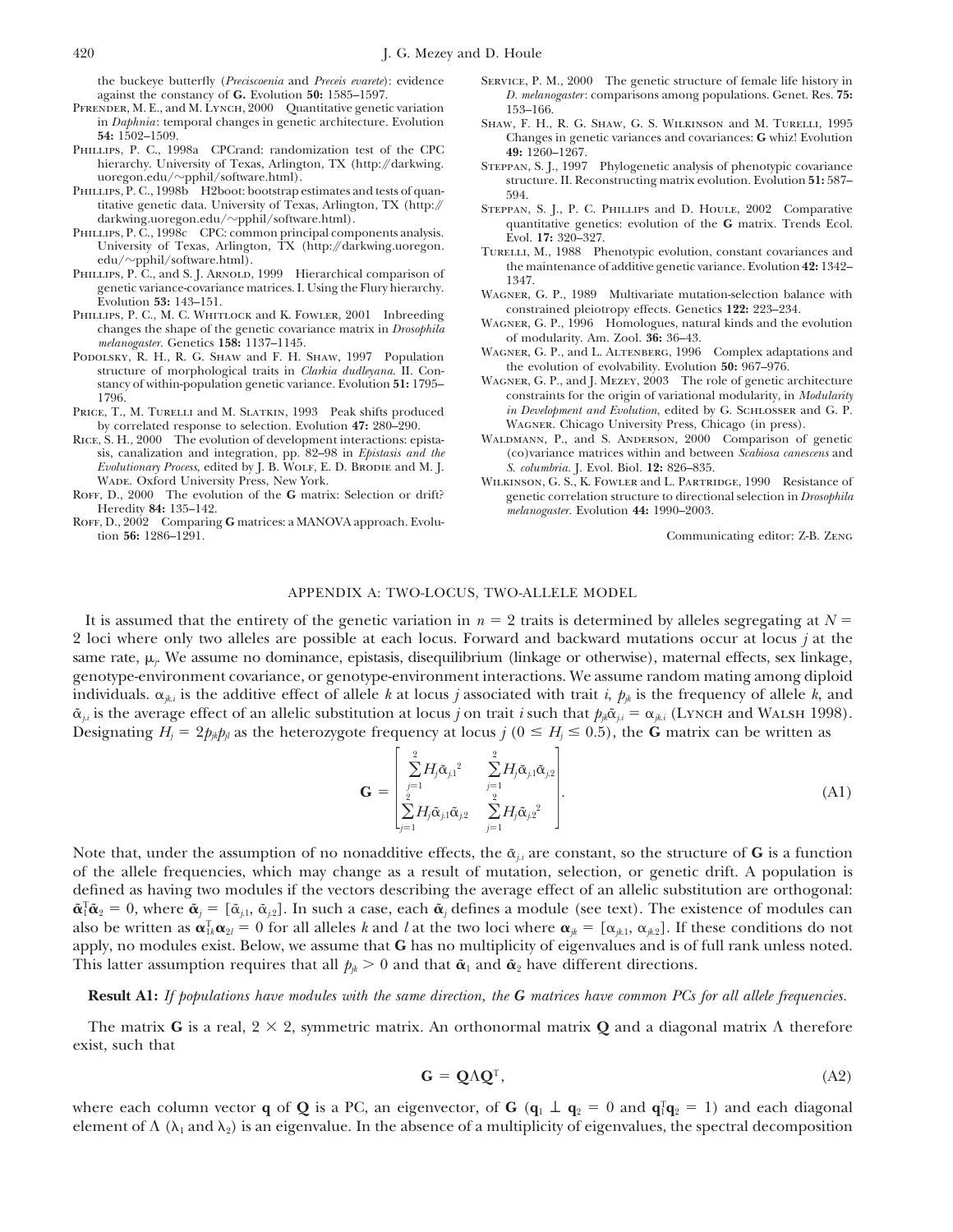of **G** exists and is unique. In this case, no other matrix  $Q$ , defined up to the multiplication of columns by  $-1$  and column permutation, produces a diagonalization of **G** (FLURY 1988).

If two modules exist  $(\tilde{\boldsymbol{\alpha}}_1 \perp \tilde{\boldsymbol{\alpha}}_2)$ , the matrix  $\tilde{\boldsymbol{\Lambda}}$  can be defined as

$$
\tilde{\mathbf{A}} = \left[ \frac{\tilde{\boldsymbol{\alpha}}_1}{||\tilde{\boldsymbol{\alpha}}_1||}, \frac{\tilde{\boldsymbol{\alpha}}_2}{||\tilde{\boldsymbol{\alpha}}_2||} \right],\tag{A3}
$$

where  $\|\tilde{\bm{\alpha}}_j\| = +\sqrt{\tilde{\bm{\alpha}}_j^{\mathrm{T}}\tilde{\bm{\alpha}}_j}$ . Note that  $\tilde{\mathbf{A}}$  is an orthonormal matrix with column vectors that have the same direction as  $\tilde{\alpha}_1$  and  $\tilde{\alpha}_2$ . Also define the diagonal matrix  $D$  with diagonal elements  $d_j = H_j ||\tilde{\alpha}_j||^2$ . The matrix  $G$  can be written as

$$
\mathbf{G} = \tilde{\mathbf{A}} \mathbf{D} \tilde{\mathbf{A}}^{\mathrm{T}}.\tag{A4}
$$

This relation holds with the same orthonormal matrix  $\tilde{A}$  no matter what the allele frequencies in the population. Because this expression is a diagonalization of **G**, the uniqueness of the spectral decomposition implies that  $Q =$ **A** (up to column permutation and multiplication of columns by  $-1$ ). Therefore, if  $\tilde{\alpha}_1 \perp \tilde{\alpha}_2$ , the matrix **G** has PCs with the same direction as the modules (*i.e.*, the same direction as  $\tilde{\alpha}_1$  and  $\tilde{\alpha}_2$ ) regardless of allele frequencies. Also, each eigenvalue  $\lambda_j$  is a function of the allele frequency at a single locus:  $\lambda_j = H_j ||\tilde{\pmb{\alpha}}_j||^2$ . Therefore, in a population with modules, each PC accounts for the entirety of the variation attributable to a single module, which in this case is defined by allelic variation at a single locus. Because the **G** of a population with modules has the same PCs regardless of allele frequencies, if other populations have modules *with the same direction*, the **G** matrices of the populations will have two common PCs (*i.e.*, both PCs will have the same direction) although the eigenvalues associated with the PCs in the two populations may differ.

Note that in the special case where an allele at one locus goes to fixation in one of the populations, the same argument can be used to demonstrate that there will still be two common PCs if the  $\tilde{\alpha}_i$  at the other locus has the same direction as a module in the other population. In such a case, a zero eigenvalue will be associated with one of the PCs in the population with the fixed allele. Similarly, if both  $\tilde{\alpha}$  in one population have the same direction, if the direction is the same as that of a module in the other populations, common PCs will still exist. These results also hold in the case where one or several of the **G** matrices have a multiplicity of eigenvalues. The reason is that the common PC model framework handles such cases where the eigenvector matrix is not unique by choosing the direction of the PCs to correspond to the PCs of other matrices (if possible). Also note that, if populations have modules with different directions, they will never have common PCs, unless allele frequencies are such that a multiplicity of eigenvalues exists. Because the approach used in *Result A2* can be used to demonstrate that a multiplicity of eigenvalues in the **G** matrix occurs only for a very restricted set of the possible allele frequencies, common PCs are not expected when modules are not in common.

**Result A2:** *If populations A and B have no modules, given heterozygote frequencies in population A, a line intersecting the region bounded by the square of possible heterozygote frequencies in population B* ( $0 \le H_{j,B} \le 0.5$ ) describes the frequencies that *result in common PCs in*  $G_A$  *and*  $G_B$ .

An intuitive interpretation of this result is that the number of heterozygote (allele) frequencies for which **G***<sup>A</sup>* and  $\mathbf{G}_B$  have common PCs is far smaller than the number of heterozygote (allele) frequencies for which the PCs are different. For example, given heterozygote frequencies in population *A* ( $H_{1,4}$  and  $H_{2,4}$ ) for every heterozygote frequency  $H_{1,B}$  at the first locus in population *B*, a single frequency  $H_{2,B}$  at the second locus produces common PCs. All other frequencies at the second locus will result in different PCs.

Assume that there are no modules in population *B*, such that  $\tilde{\alpha}_{1,B}^T\tilde{\alpha}_{2,B}\neq 0$ . Fix  $H_{1.A}$  and  $H_{2.A}$  between 0 and 0.5 and assume that alleles are segregating at both loci in population *B*. Define the PC matrices of  $G_A$  and  $G_B$  as  $Q_A$ and  $\mathbf{Q}_B$ . By the spectral theorem, if population *B* has the same PCs as population *A*, then  $\mathbf{Q}_B = \mathbf{Q}_A$  (up to column permutation and multiplication of columns by  $-1$ ), and we can write

$$
\mathbf{G}_B = \mathbf{Q}_A \Lambda_B \mathbf{Q}_A^{\mathrm{T}}.\tag{A5}
$$

From (A1), we can rewrite  $\mathbf{G}_B$  as

$$
\mathbf{G}_{B} = H_{1,B}(\tilde{\boldsymbol{\alpha}}_{1,B}\tilde{\boldsymbol{\alpha}}_{1,B}^{T}) + H_{2,B}(\tilde{\boldsymbol{\alpha}}_{2,B}\tilde{\boldsymbol{\alpha}}_{2,B}^{T}).
$$
\n(A6)

Therefore, for population *B* to have the same PCs as population *A*, the following relation must be satisfied:

$$
H_{1,B}\mathbf{Q}_{A}^{\mathrm{T}}(\tilde{\boldsymbol{\alpha}}_{1,B}\tilde{\boldsymbol{\alpha}}_{1,B}^{\mathrm{T}})\mathbf{Q}_{A} + H_{2,B}\mathbf{Q}_{A}^{\mathrm{T}}(\tilde{\boldsymbol{\alpha}}_{2,B}\tilde{\boldsymbol{\alpha}}_{2,B}^{\mathrm{T}})\mathbf{Q}_{A} = \Lambda_{B}.
$$
 (A7)

The off-diagonal elements of the matrix on the left side of (A7) are the same and are equal to zero elements in the matrix on the right side:

$$
H_{1,B}(q_{11,A}\tilde{\alpha}_{1,1,B} + q_{12,A}\tilde{\alpha}_{1,2,B}) (q_{21,A}\tilde{\alpha}_{1,1,B} + q_{22,A}\tilde{\alpha}_{1,2,B}) + H_{2,B}(q_{11,A}\tilde{\alpha}_{2,1,B} + q_{12,A}\tilde{\alpha}_{2,2,B}) (q_{21,A}\tilde{\alpha}_{2,1,B} + q_{22,A}\tilde{\alpha}_{2,2,B}) = 0, \quad (A8)
$$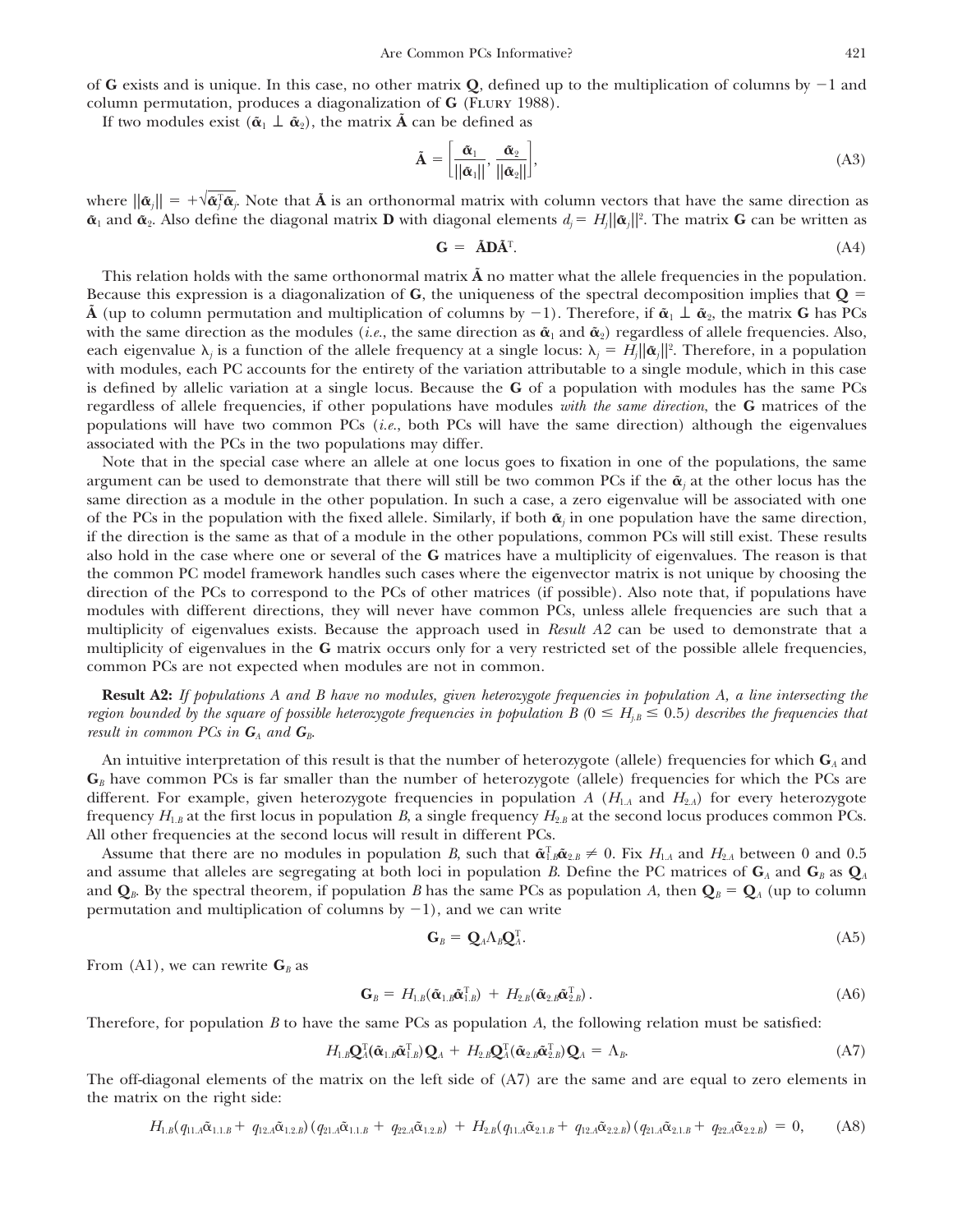where  $\tilde{\alpha}_{i,i}$  is the average effect of an allelic substitution at locus *j* on trait *i* in population *B* and  $q_{ik}$  is element *k* of column *j* of matrix  $Q_A$ . Note that if we assume population *B* has no modules,  $\tilde{\alpha}_{1,B}^T \tilde{\alpha}_{2,B} \neq 0$ , and because  $q_{1,A}^T q_{2,A} = 0$ , if the term in (A8) associated with either  $H_{1,B}$  is zero, the other term associated with  $H_{2,B}$  is positive. In such a case (A8) can be satisfied only if  $H_{2,B} = 0$  (and vice versa). Because we are currently concerned with common PCs and assume alleles are segregating at all loci, it is the case that

$$
(q_{11}A\tilde{\alpha}_{1.1,B} + q_{12}A\tilde{\alpha}_{1.2,B}) \neq 0, \quad (q_{21}A\tilde{\alpha}_{1.1,B} + q_{22}A\tilde{\alpha}_{1.2,B}) \neq 0
$$
  

$$
(q_{11}A\tilde{\alpha}_{2.1,B} + q_{12}A\tilde{\alpha}_{2.2,B}) \neq 0, \quad (q_{21}A\tilde{\alpha}_{2.1,B} + q_{22}A\tilde{\alpha}_{2.2,B}) \neq 0.
$$
 (A9)

Given (A8) and (A9), for population *B* to have the same PCs as population *A*, the heterozygote frequencies at the two loci in population *B* must satisfy the following relationship:

$$
\frac{H_{1,B}}{H_{2,B}} = -\frac{(q_{11,A}\tilde{\alpha}_{2.1,B} + q_{12,A}\tilde{\alpha}_{2.2,B})(q_{21,A}\tilde{\alpha}_{1.1,B} + q_{22,A}\tilde{\alpha}_{2.2,B})}{(q_{11,A}\tilde{\alpha}_{1.1,B} + q_{12,A}\tilde{\alpha}_{1.2,B})(q_{21,A}\tilde{\alpha}_{1.1,B} + q_{22,A}\tilde{\alpha}_{1.2,B})}.
$$
\n(A10)

Note that a single set of PCs is associated with each pair of heterozygote frequencies, so if (A10) holds for  $H_{1,B}$  and  $H_{2,B}$ , the equations defined by the diagonal elements of (A7) are satisfied by the eigenvalues of  $G_B$  corresponding to  $H_{1.B}$  and  $H_{2.B}$ :

$$
H_{1,B}(q_{11,A}\tilde{\alpha}_{1,1,B} + q_{12,A}\tilde{\alpha}_{1,2,B})^2 + H_{2,B}(q_{11,A}\tilde{\alpha}_{2,1,B} + q_{12,A}\tilde{\alpha}_{2,2,B})^2 = \lambda_{1,B}
$$
  

$$
H_{1,B}(q_{21,A}\tilde{\alpha}_{1,1,B} + q_{22,A}\tilde{\alpha}_{1,2,B})^2 + H_{2,B}(q_{21,A}\tilde{\alpha}_{2,1,B} + q_{22,A}\tilde{\alpha}_{2,2,B})^2 = \lambda_{2,B}.
$$
 (A11)

Therefore, only when the heterozygote frequencies in population *B* satisfy (A10) are the PCs of  $\mathbf{G}_B$  in the same direction as the PCs of **G***<sup>A</sup>* (*i.e*., two PCs are in common). These heterozygote frequencies can be visualized as falling on a one-dimensional "plane" that cuts through the region bounded by the square of possible heterozygote frequencies in population *B* where  $0 \le H_{jB} \le 0.5$ . The ratio of the number of heterozygote frequencies for which common PCs occur to all possible heterozygote frequencies is small. Therefore, the vast majority of the possible allele frequencies in population *B* result in different PCs in the two populations and similarly for population *A* when heterozygote frequencies in population *B* are held constant. Under the special case in which the same alleles are segregating in both populations ( $\tilde{\alpha}_{1,A} = \tilde{\alpha}_{1,B}$  and  $\tilde{\alpha}_{2,A} = \tilde{\alpha}_{2,B}$ ), common PCs occur only when

$$
\frac{H_{1,B}}{H_{2,B}} = \frac{H_{1,A}}{H_{2,A}},\tag{A12}
$$

which happens when  $\mathbf{G}_A \propto \mathbf{G}_B$ .

The constraint of (A10) makes common PCs unexpected among the **G** matrices of populations *A* and *B* if there are no modules. The reason is that, even if this constraint is satisfied at some point, any change in allele frequencies at one locus must be exactly balanced by a change at the other locus that preserves the ratios in (A10). The stochastic changes in allele frequencies due to mutation and genetic drift are therefore not expected to preserve the necessary ratios.

Note that, although two populations are considered in this section, the reasoning can also be extended to multiple populations. Also, the same reasoning can be used to demonstrate that, in the case where an allele at one locus goes to fixation in one of the populations or where both  $\tilde{\alpha}_i$  in one population have the same direction, the allele frequencies required for common PCs are highly constrained in the same fashion. The case of multiplicity of eigenvalues does not occur in the special case of the two-locus, two-allele model when the  $\tilde{\alpha}$  in a population are not orthogonal.

### APPENDIX B: THE MODEL OF CONSTRAINED PLEIOTROPY

appendix b extends the framework outlined in *Result A1* and *Result A2* to the model of constrained pleiotropy of Wagner (1989). The model of constrained pleiotropy assumes that all segregating alleles and all possible mutant alleles at an individual locus *j* have effects that fall along a single vector. In a quantitative genetic formulation, the absolute values of the additive effect vectors of any alleles *k* and *l* at a locus *j* are proportional:  $|\alpha_{ik}| \propto |\alpha_{jl}|$ . Mutations are assumed to occur at each locus *j* at a rate  $\mu_i$ . Here, *n* traits are being considered in all populations being compared, although the populations may have different numbers of loci. We assume random mating among diploid individuals in a population. We also assume no dominance, epistasis, disequilibrium (linkage or otherwise), maternal effects, sex linkage, genotype-environment covariance, or genotype-environment interactions.

The additive effect of allele *k* at some locus *j* for *n* traits is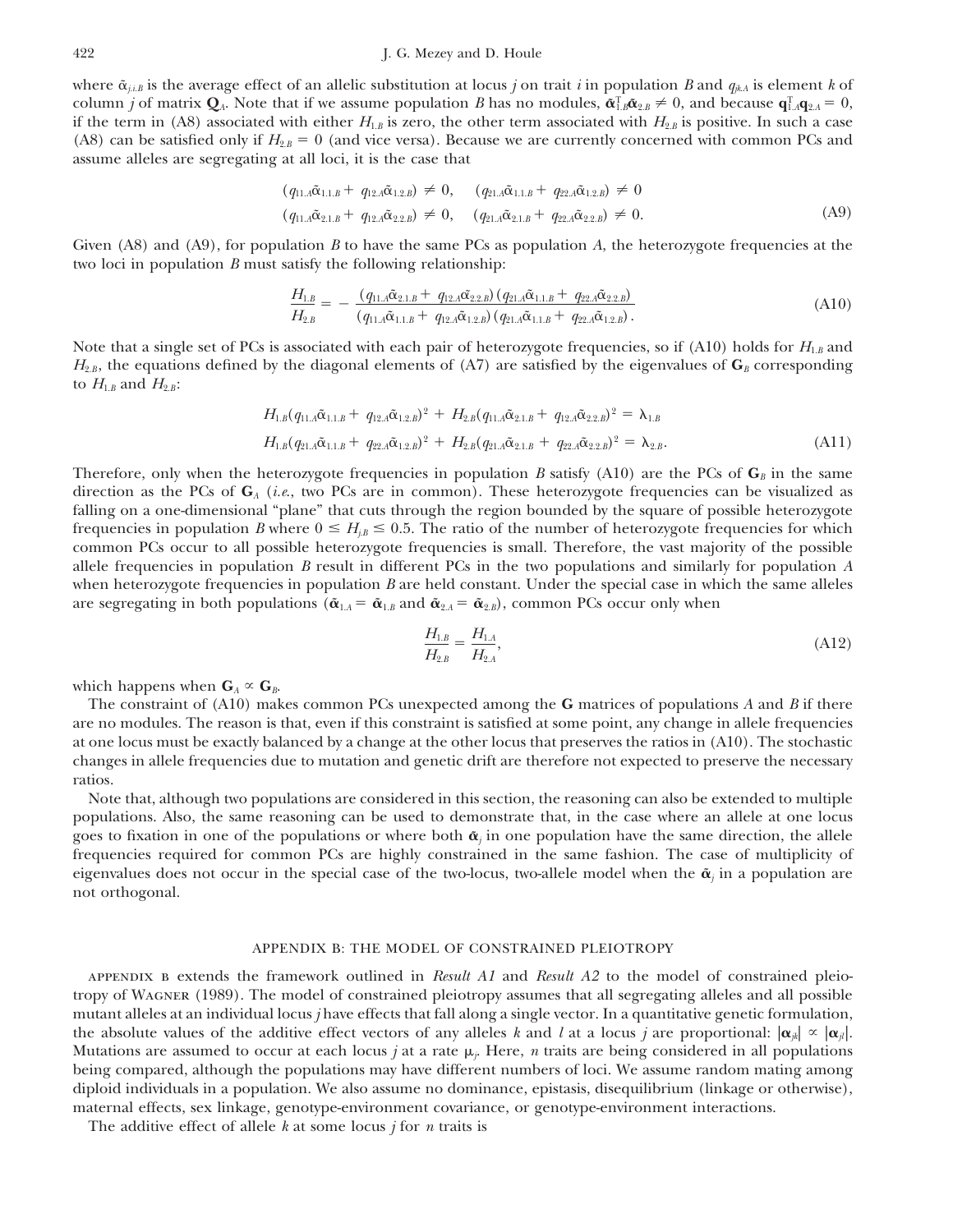Are Common PCs Informative? 423

$$
\boldsymbol{\alpha}_{jk} = \sum_{l}^{j_j} p_{jl} \boldsymbol{g}_{kl} - \boldsymbol{\mu}_{g}, \tag{B1}
$$

where  $p_{ij}$  is the frequency of allele *l*,  $J_i$  is the number of alleles at locus *j*, each entry of  $\mathbf{g}_{kl} = [g_{kl1}, \ldots, g_{kln}]$  is the mean phenotype of trait *i* given alleles *k*, *l* at locus *j*, and each entry of  $\mu_{g} = [\mu_{g,1}, \ldots, \mu_{g,n}]$  is the mean genotypic value of trait *i* (LYNCH and WALSH 1998). In the absence of dominance  $\mathbf{g}_{kl} = (\mathbf{g}_{kk} + \mathbf{g}_{ll})/2$ , and making this substitution into (B1), we can write the additive effect of an allele as follows:

$$
\boldsymbol{\alpha}_{jk} = p_{jk}\mathbf{g}_{kk} + \frac{1}{2}\sum_{l \neq k}^{J_j} p_{jl}(\mathbf{g}_{kk} + \mathbf{g}_{ll}) - p_{jk}\mathbf{g}_{kk}\sum_{m}^{J_j} p_{jm} - \sum_{l \neq k}^{J_j} p_{jl}\mathbf{g}_{ll}\left(\sum_{m}^{J_j} p_{jm}\right)
$$
(B2)

$$
\boldsymbol{\alpha}_{jk} = \frac{1}{2} \sum_{l \neq k}^{j_j} b_{jl} (\mathbf{g}_{kk} - \mathbf{g}_{ll}). \tag{B3}
$$

Under the assumption of constrained pleiotropy, the genotypic values associated with a locus are proportional and this condition requires that  $\mathbf{g}_{k} \propto \mathbf{g}_{ar}$  for all alleles *k*, *l*, *q*, *r* at locus *j*. We can therefore write

$$
\boldsymbol{\alpha}_{jk} = \frac{1}{2} \left( \sum_{l \neq k}^{J_j} p_{jl} (\Gamma_{kk} - \Gamma_{ll}) \right) \boldsymbol{\gamma}_j, \tag{B4}
$$

where  $\gamma_j = [\gamma_{j1}, \ldots, \gamma_{jn}]$  is the unit scaled vector in the direction of the pleiotropic effect associated with locus *j*, and the  $\Gamma$  are scalars. In the model of constrained pleiotropy, each of the  $\gamma_j$  are constant. Note that under the assumed conditions the **G** matrix can be written

$$
\mathbf{G} = \sum_{j}^{N} \sum_{k}^{J_j} p_{jk} \alpha_{jk} \alpha_{jk}^{\mathrm{T}}.
$$
 (B5)

Setting  $\kappa_{jk} = \frac{1}{2}(\sum_{l\neq k}^{j} p_{jl}(\Gamma_{kk} - \Gamma_{ll}))$  and  $L_j = 2\Sigma_{k}^{j} p_{k} \kappa_{jk}^{2}$ , we can write G as ⁄

$$
\mathbf{G} = \sum_{j}^{N} L_{j} \boldsymbol{\gamma} \boldsymbol{\gamma}_{j}^{T}.
$$
 (B6)

Below, we assume that **G** has no multiplicity of eigenvalues and is of full rank unless noted.

Modules exist in a population if a subset of *M* loci ( $M \leq N$ ) exists in which the allelic vectors at each of these *M* loci are orthogonal to the allelic vectors at each of the other  $N-M$  loci. This means that, for each  $\pmb{\alpha}_{_{\text{jk}(M)}}$  that may occur at the *M* loci and each  $\alpha_{jk(N-M)}$  that may occur at the remaining  $N-M$  loci,

$$
\boldsymbol{\alpha}_{jk(M)}^{\mathrm{T}}\boldsymbol{\alpha}_{jk(N-M)} = 0. \tag{B7}
$$

If no subsets of *M* loci satisfy this relationship, a module does not exist. Note that in the following, we are concerned only with modules that are one-dimensional where  $|\alpha_{jk(M)}| \propto |\alpha_{mk(M)}|$  for all loci *j*, *m* in a subset of *M* loci that define a module.

**Result B1:** *For each pair of modules that populations have in common, the* **G** *matrices have a common PC with the same direction as the module, regardless of allele frequencies or effects of mutations in the populations.*

In a population in which  $M \leq N$  loci define a module, the **G** matrix can be written as

$$
\mathbf{G} = \sum_{j}^{M} L_{j} \boldsymbol{\gamma}_{j} \boldsymbol{\gamma}_{j}^{\mathrm{T}} + \sum_{j}^{N-M} L_{j} \boldsymbol{\gamma}_{j} \boldsymbol{\gamma}_{j}^{\mathrm{T}}, \qquad (B8)
$$

where the first summation is over the *M* loci defining the module and the second is over the remaining  $N - M$ loci. Each summation term is itself a matrix:

$$
\mathbf{G} = \mathbf{G}_M + \mathbf{G}_{N-M}.\tag{B9}
$$

Because we have assumed that **G** is of full rank, at least two alleles are segregating at at least one locus in *M*. If so, regardless of the specific set of alleles and the frequency of alleles in the population, the allelic vectors defining the module span a one-dimensional space in  $n$ , and the rest of the allelic vectors span an  $n-1$ -dimensional space that is orthogonal. Correspondingly, the matrix  $G_M$  is of rank 1 and  $G_{N-M}$  is of rank  $n-1.$  The spectral decomposition of **G***N*-*<sup>M</sup>* produces a zero eigenvalue: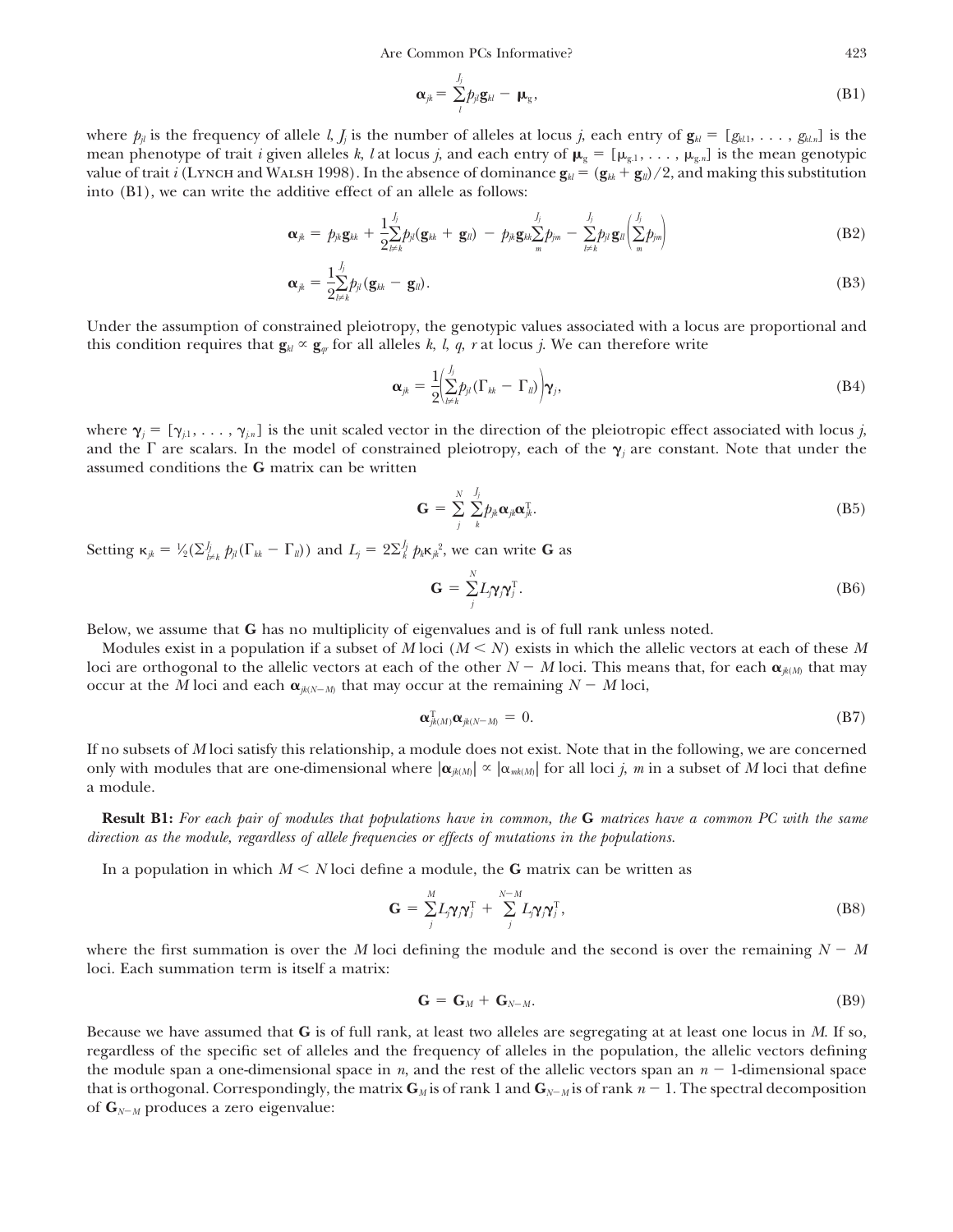$$
\mathbf{Q}_{N-M}^{\mathrm{T}}\mathbf{G}_{N-M}\mathbf{Q}_{N-M} = \begin{bmatrix} 0 & 0 & \cdots & 0 \\ 0 & \lambda_{1,N-M} & & \vdots \\ \vdots & & \ddots & 0 \\ 0 & \cdots & 0 & \lambda_{n,N-M} \end{bmatrix} .
$$
 (B10)

Because the allelic vectors of the  $N - M$  loci span the  $n - 1$  space, the eigenvector corresponding to the zero eigenvalue is orthogonal to the  $n-1$ -dimensional space and has the same direction as the module *regardless of allele frequencies or the effects of mutation* in the population. Applying **Q***N*-*<sup>M</sup>* to the matrix **G***<sup>M</sup>* produces

$$
\mathbf{Q}_{N-M}^{\mathrm{T}}\mathbf{G}_{M}\mathbf{Q}_{N-M} = \begin{bmatrix} \lambda_{M} & 0 & \dots & 0 \\ 0 & 0 & & \vdots \\ \vdots & & \ddots & 0 \\ 0 & \dots & 0 & 0 \end{bmatrix},
$$
(B11)

where  $\lambda_M$  corresponds to the eigenvector with the same direction as the module. The orthonormal matrix  $\mathbf{Q}_{N-M}$ therefore diagonalizes **G**,

$$
\mathbf{Q}_{N-M}^{\mathrm{T}}\mathbf{G}\mathbf{Q}_{N-M}=\mathbf{Q}_{N-M}^{\mathrm{T}}(\mathbf{G}_{M}+\mathbf{G}_{N-M})\mathbf{Q}_{N-M}=\Lambda,
$$
\n(B12)

and is unique up to column permutation and multiplication of columns by -1, by the spectral theorem. Therefore a PC of **G** that has the same direction as the module always exists, and from (B11), this PC also accounts for the entirety of the variation segregating at the loci defining the module. Because the population has a PC that always corresponds to the module regardless of allele frequencies, if several populations have a module with the same direction, these populations will always have a common PC with the same direction as the module. The argument also holds for any number of modules (up to *n*), so a common PC occurs in the **G** matrices corresponding to each pair of modules that the populations have in common. Note that the same argument can be used to demonstrate that populations with modules in common will have common PCs corresponding to the modules even when the **G** matrix is not of full rank. Similarly, as explained for the two-locus, two-allele model, common PCs will occur when common modules do, even if **G** has a multiplicity of eigenvalues.

**Result B2:** *For populations A and B with no common modules, given allele frequencies in population A, the allele frequencies* that result in common PCs in  $G_{\scriptscriptstyle A}$  and  $G_{\scriptscriptstyle B}$  are described by n overlapping quadratic (N<sub>B</sub>J<sub>B</sub>  $-$  n  $+$   $1$  )-dimension planes intersecting *the*  $N_BJ_B$ -*dimension region describing the possible allele frequencies at each of the*  $N_B$  *loci in population B.* 

 $\Psi_{(x)}$  indicates a matrix with elements  $\psi_{ij}$ , where element  $\psi_{xx}$  is a positive value, all other elements in column  $\psi_{x-}$ and row  $\psi_{-x}$  are zero, and all other elements may or may not be equal to zero. For example,  $\Psi_{(1)}$  is an instance of a matrix with the following form,

> $\overline{\phantom{a}}$  $\psi_{11}$  0 ... 0  $\begin{array}{ccccccc}\n0 & \psi_{2,2} & \ldots & \psi_{n,2} \\
> \vdots & \vdots & \ddots & \vdots \\
> 0 & \psi_{2,n} & \ldots & \psi_{n,n}\n\end{array}$ (B13)

where each  $\psi_{ij}$  except  $\psi_{11}$  may or may not be equal to zero. In this notation, if populations *A* and *B* have PC *x* in common, the following relation holds:

$$
\mathbf{Q}_{A}^{\mathrm{T}}\mathbf{Q}_{B} = \Psi_{(x)}.\tag{B14}
$$

We consider the  $\mathbf{G}_A$  and  $\mathbf{G}_B$  associated with populations A and B at a given point in time. The populations segregate for  $N_A$  and  $N_B$  loci, respectively. By the spectral theorem and (B6), for population *B* to have PC *x* in common with population *A*, the following relation must be satisfied:

$$
\sum_{j}^{N_B} L_{j,B} \mathbf{Q}_{A}^{\mathrm{T}}(\mathbf{\gamma}_{j,B}\mathbf{\gamma}_{j,B}^{\mathrm{T}})\mathbf{Q}_{A} = \Psi_{(x)}.
$$
\n(B15)

Under the definition of  $L_j$  above, the off-diagonal elements of column (or row) *x* of the matrix on the left side of this relation define a system of  $n-1$  equations of the form

$$
2\sum_{j}^{N_B}\sum_{k}^{J_{j,B}}p_k\kappa_{k,B}^2(q_{x1.A}\gamma_{j1.B}+\ldots+q_{xn.A}\gamma_{j.n.B})(q_{i1.A}\gamma_{j1.B}+\ldots+q_{in.A}\gamma_{j.n.B})=0
$$
 (B16)

for  $0 \le i \le n$ ,  $i \ne x$ . Note that each  $\kappa_k$  is a linear function of the allele frequencies at locus *j*, excluding allele *k*.